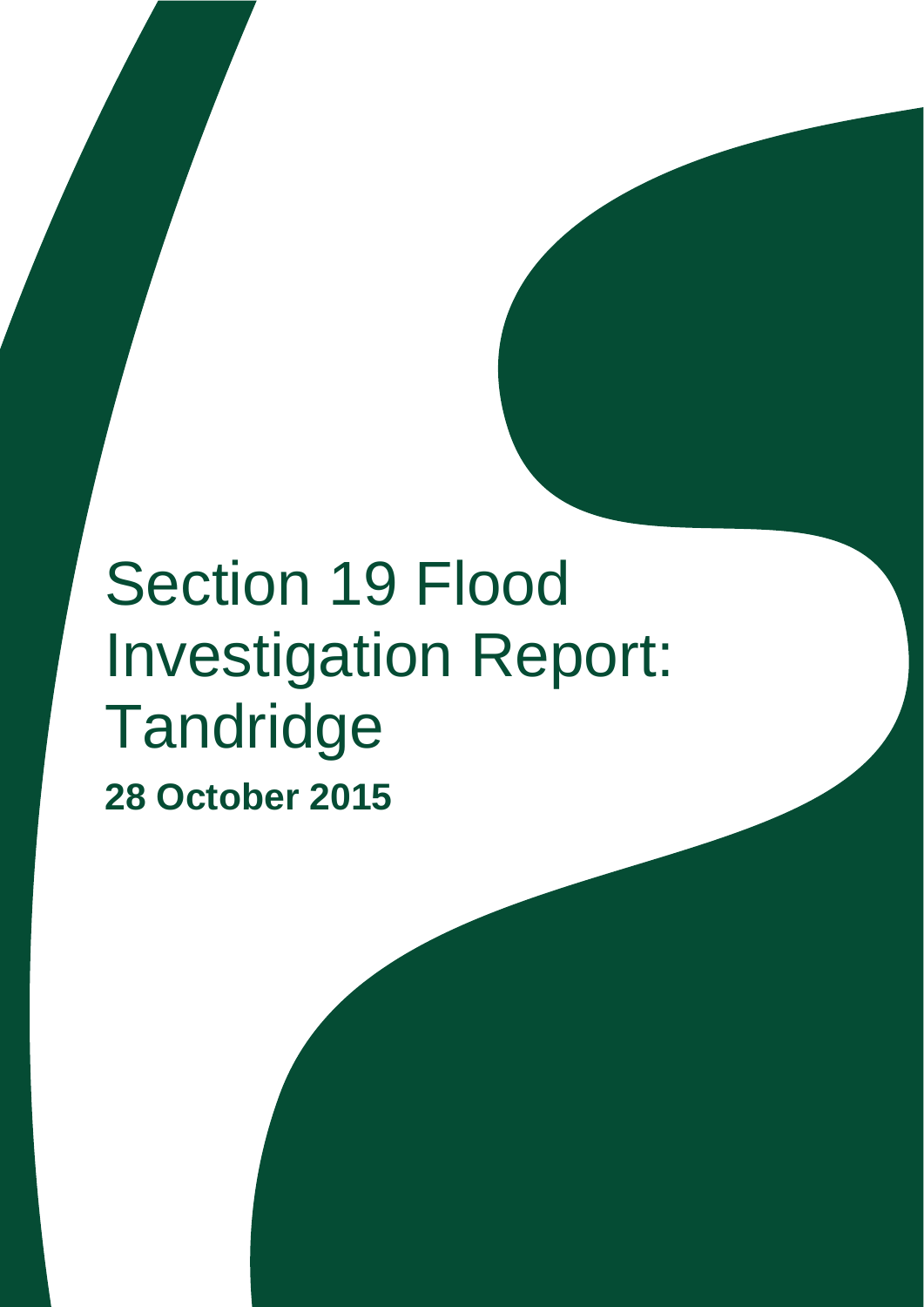# Section 19 Report

# **Purpose**

This document has been prepared specifically for the purpose of meeting the requirements of Section 19 of the Flood and Water Management Act 2010.

The report investigates which risk management authorities (RMAs) had relevant flood risk management functions during the flooding that took place in the winter of 2013/14. The report also considers whether the relevant RMAs have exercised, or propose to exercise, their flood risk management functions. It does not address wider issues beyond that remit.

The supporting data has been put together based on records of internal property flooding and road closure information from a variety of sources. While every effort has been made to verify the locations of the Section 19s identified, the nature of the data and the methods used to collate this information mean that it does not include every occurrence of flooding. This data only identifies where flooding has been reported and is indicative only.

| <b>Location Name</b>  | Tandridge; Burstow, Caterham, Felbridge,<br>Godstone & Blindley Heath, Horne, Limpsfield &<br>Oxted, Lingfield, Nutfield, Outwood, Smallfield,<br>Warlingham |
|-----------------------|--------------------------------------------------------------------------------------------------------------------------------------------------------------|
| Date(s) of Incidents  | <b>Winter 2013/14</b>                                                                                                                                        |
| Section 19 Trigger(s) | Internal property flooding at multiple addresses                                                                                                             |
|                       | Road closures                                                                                                                                                |

### <span id="page-1-0"></span>**Glossary**

The table below defines some of the frequently used terminology within the flood risk management industry and within this document.

| <b>Acronym/Term</b>                   | <b>Definition</b>                                                                                                                                                                                                                                                                                                                                                                                                                                                                         |
|---------------------------------------|-------------------------------------------------------------------------------------------------------------------------------------------------------------------------------------------------------------------------------------------------------------------------------------------------------------------------------------------------------------------------------------------------------------------------------------------------------------------------------------------|
| AMAX                                  | Annual Maximum Flow Series - a series of the maximum river flows each year                                                                                                                                                                                                                                                                                                                                                                                                                |
|                                       | for use in hydrological estimations.                                                                                                                                                                                                                                                                                                                                                                                                                                                      |
| <b>Annual Probability</b>             | Throughout this document, flood events are defined according to their<br>likelihood of occurrence. The term 'annual probability of flooding' is used,<br>meaning the chance of a particular flood occurring in any one year. This can<br>be expressed as a percentage. For example, a flood with an annual probability<br>of 1 in 100 can also be referred to as a flood with a 1% annual probability. This<br>means that every year there is a 1% chance that this magnitude flood could |
|                                       | occur.                                                                                                                                                                                                                                                                                                                                                                                                                                                                                    |
| EA                                    | <b>Environment Agency</b>                                                                                                                                                                                                                                                                                                                                                                                                                                                                 |
| <b>FEH</b>                            | <b>Flooding Estimation Handbook</b>                                                                                                                                                                                                                                                                                                                                                                                                                                                       |
| <b>Flooding Asset Register</b>        | The register is a record of all structures or features designated by the<br>Environment Agency, the Lead Local Flood Authority, the District and Borough<br>Councils or the Internal Drainage Board which have an effect on flood risk.<br>More information on the Flooding Asset Register can be found on Surrey<br>County Council's website and in Schedule 2 of the Flood and Water<br>Management Act (2010).                                                                          |
| <b>FEH</b>                            | Flood Estimation Handbook - by Centre for Ecology & Hydrology offering<br>guidance on rainfall and river flood frequency estimation in the UK.                                                                                                                                                                                                                                                                                                                                            |
| <b>Flood Risk Management Function</b> | A flood risk management function is a function listed in the Act (or related<br>Acts) which may be exercised by a risk management authority for a purpose<br>connected with flood risk management.                                                                                                                                                                                                                                                                                        |
| Very Low Flood Risk                   | Area with a very low probability of flooding from rivers $(< 1$ in 1,000 annual                                                                                                                                                                                                                                                                                                                                                                                                           |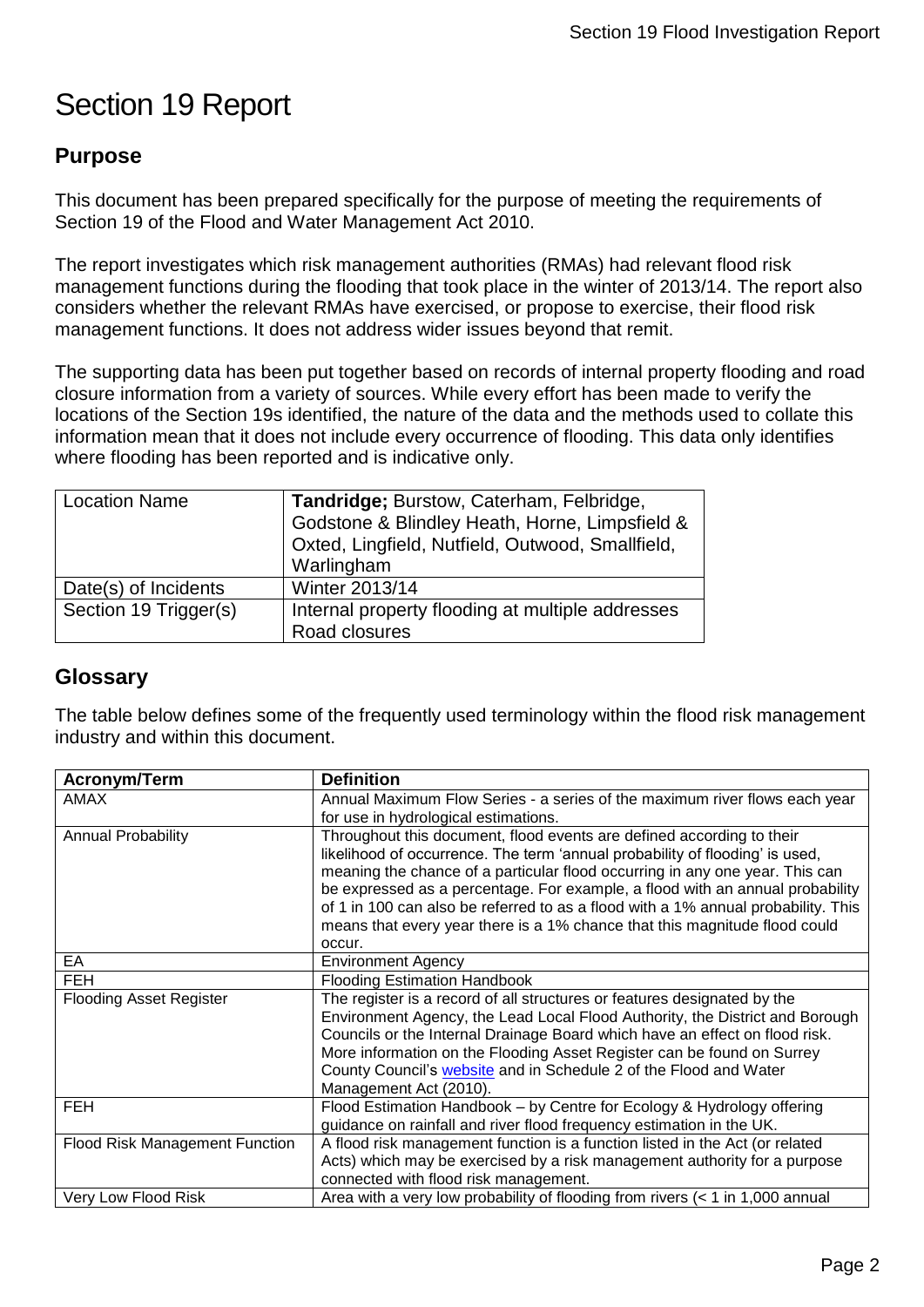|                                | chance of flooding or <0.1%).                                                    |
|--------------------------------|----------------------------------------------------------------------------------|
| Low Flood Risk                 | Area with a low probability of flooding from rivers (between a 1 in 1000 and 1   |
|                                | in 100 annual chance of flooding or between 0.1% and 1%).                        |
| <b>Medium Flood Risk</b>       | Area with a medium probability of flooding from rivers (between a 1 in 100 and   |
|                                | 1 in 30 annual chance of flooding or between 1% and 3.33%).                      |
| High Flood Risk                | Area with a high probability of flooding from rivers (> 1 in 30 annual chance of |
|                                | flooding or greater than 3.3%).                                                  |
| <b>IDB</b>                     | Internal Drainage Board                                                          |
| Instances of property flooding | This is a count of the reported incidents of internal property flooding that     |
|                                | occurred across Winter 2013/2014. This means that properties which were          |
|                                | flooded twice are accounted for twice. It is therefore not a count of the number |
|                                | of properties.                                                                   |
| <b>LLFA</b>                    | Lead Local Flood Authority.                                                      |
| <b>Main River</b>              | Main Rivers are usually larger streams and rivers, but some of them are          |
|                                | smaller watercourses of local significance. Main Rivers indicate those           |
|                                | watercourses for which the Environment Agency is the relevant risk               |
|                                | management authority.                                                            |
| <b>Ordinary Watercourse</b>    | Ordinary Watercourses are displayed in the mapping as the detailed river         |
|                                | network. An Ordinary Watercourse is any watercourse (excluding public            |
|                                | sewers) that is not a Main River, and the Lead Local Flood Authority,            |
|                                | District/Borough Council or Internal Drainage Board is the relevant risk         |
|                                | management authority.                                                            |
| <b>SCG</b>                     | <b>Strategic Command Group</b>                                                   |
| <b>RMA</b>                     | <b>Risk Management Authority</b>                                                 |
| <b>SCC</b>                     | <b>Surrey County Council</b>                                                     |
| <b>TDC</b>                     | <b>Tandridge District Council</b>                                                |
| <b>TW</b>                      | Thames Water                                                                     |
| <b>SWS</b>                     | Southern Water Services                                                          |
| uFMfSW                         | Updated Flood Maps for Surface Water                                             |

### <span id="page-2-0"></span>**Sources of Flooding**

The following report considers the flooding which occurred in the winter of 2013/14. The table below describes different sources of flood risk.

| <b>Source</b>                  | <b>Description</b>                                                                                     |
|--------------------------------|--------------------------------------------------------------------------------------------------------|
|                                | Exceeding of the flow capacity of river channels (whether this is a Main River or an Ordinary          |
| Fluvial flooding               | Watercourse), leading to overtopping of the river banks and inundation of the surrounding land.        |
|                                | Climate change is expected to increase the risk of fluvial flooding in the future.                     |
| Tidal flooding                 | Propagation of high tides and storm surges up tidal river channels, leading to overtopping of the      |
|                                | river banks and inundation of the surrounding land.                                                    |
| Surface water                  | Intense rainfall exceeds the available infiltration capacity and / or the drainage capacity leading to |
| flooding                       | overland flows and surface water flooding. Climate change is expected to increase the risk of          |
|                                | surface water flooding in the future. This source is also referred to as pluvial flooding.             |
| Groundwater                    | Emergence of groundwater at the surface (and subsequent overland flows) or into subsurface voids       |
| flooding                       | as a result of abnormally high groundwater flows, the introduction of an obstruction to groundwater    |
|                                | flow and / or the rebound of previously depressed groundwater levels.                                  |
|                                | Flooding from sewers is caused by the exceeding of sewer capacity and/or a blockage in the sewer       |
|                                | network. In areas with a combined sewer network system there is a risk that land and infrastructure    |
| Sewer flooding                 | could be flooded with contaminated water. In cases where a separate sewer network is in place,         |
|                                | sites are not sensitive to flooding from the foul sewer system.                                        |
| Other sources<br>of flood risk | Flooding from canals, reservoirs (breach or overtopping) and failure of flood defences.                |

### <span id="page-2-1"></span>**Flood Risk Data Sources**

The following sources of data have been used in preparing this report and its associated mapping: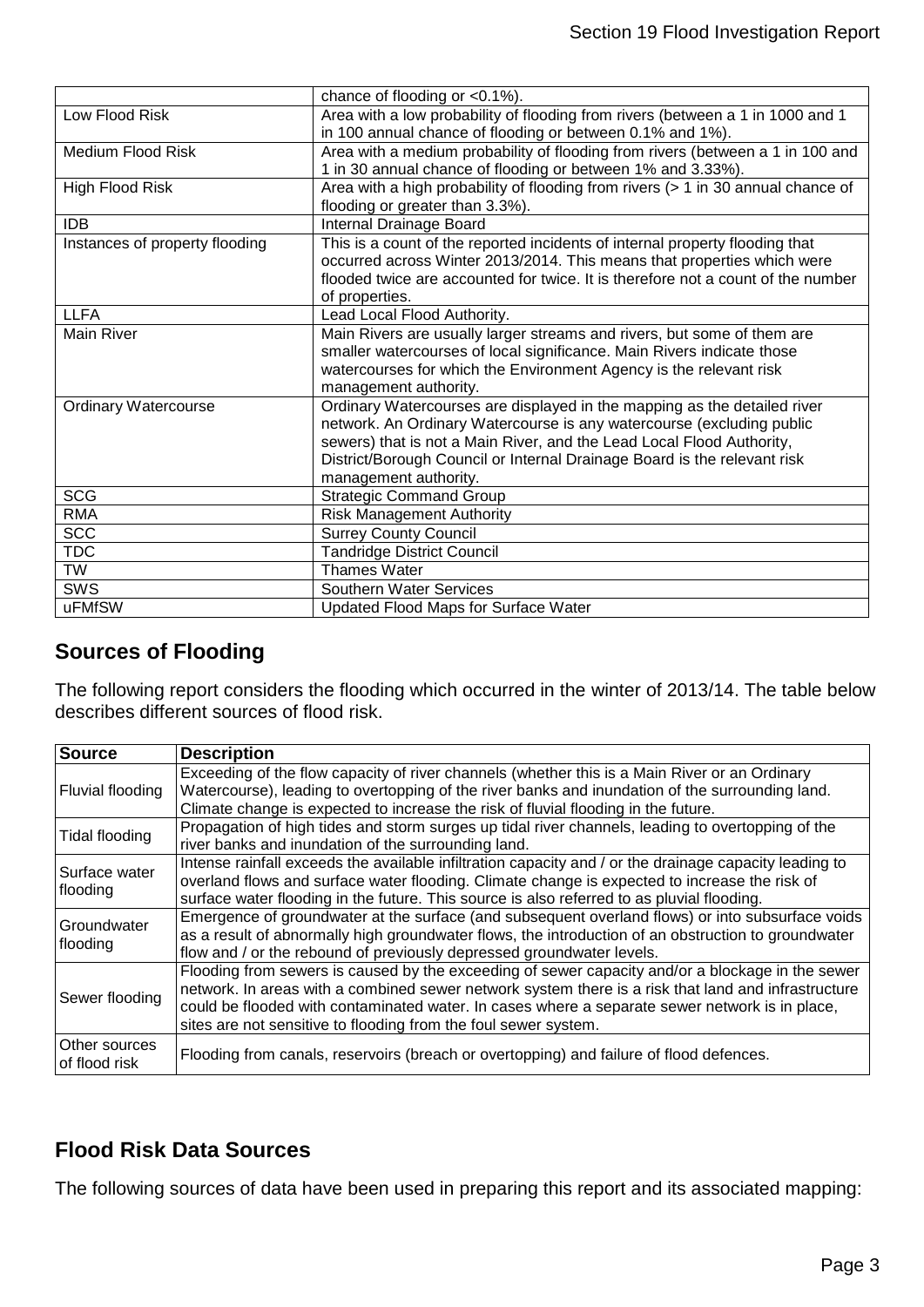- Fluvial Flood Risk
	- o Risk Mapping (Risk of Flooding from Rivers and Sea; EA)
	- o Flood Warning and Alert areas (EA)
- Surface Water Flood Risk
	- o Updated Flood Maps for Surface Water (uFMfSW) (EA)
- **Groundwater** 
	- o Susceptibility to Groundwater Flooding (British Geological Survey)
- Historic Flood Evidence
	- o Historic Flood Map (EA)
	- o Wetspots (SCC)
	- o Property Flooding Database (SCC)
	- o Historic Flooding Incidents Database (SCC)

If you are aware of any historical flooding in the area which is not highlighted on the mapping please report it, with any evidence you have (for example photos or videos), to [flooding.enquiries@surreycc.gov.uk.](mailto:flooding.enquiries@surreycc.gov.uk?subject=Historic%20Flooding%20Report)

#### <span id="page-3-0"></span>**Other Data Sources**

The following sources of data have been used in preparing this report and its associated mapping:

- Geological information
	- o Superficial geology (Geology of Britain Viewer; British Geological Survey)
	- o Bedrock geology (Geology of Britain Viewer; British Geological Survey)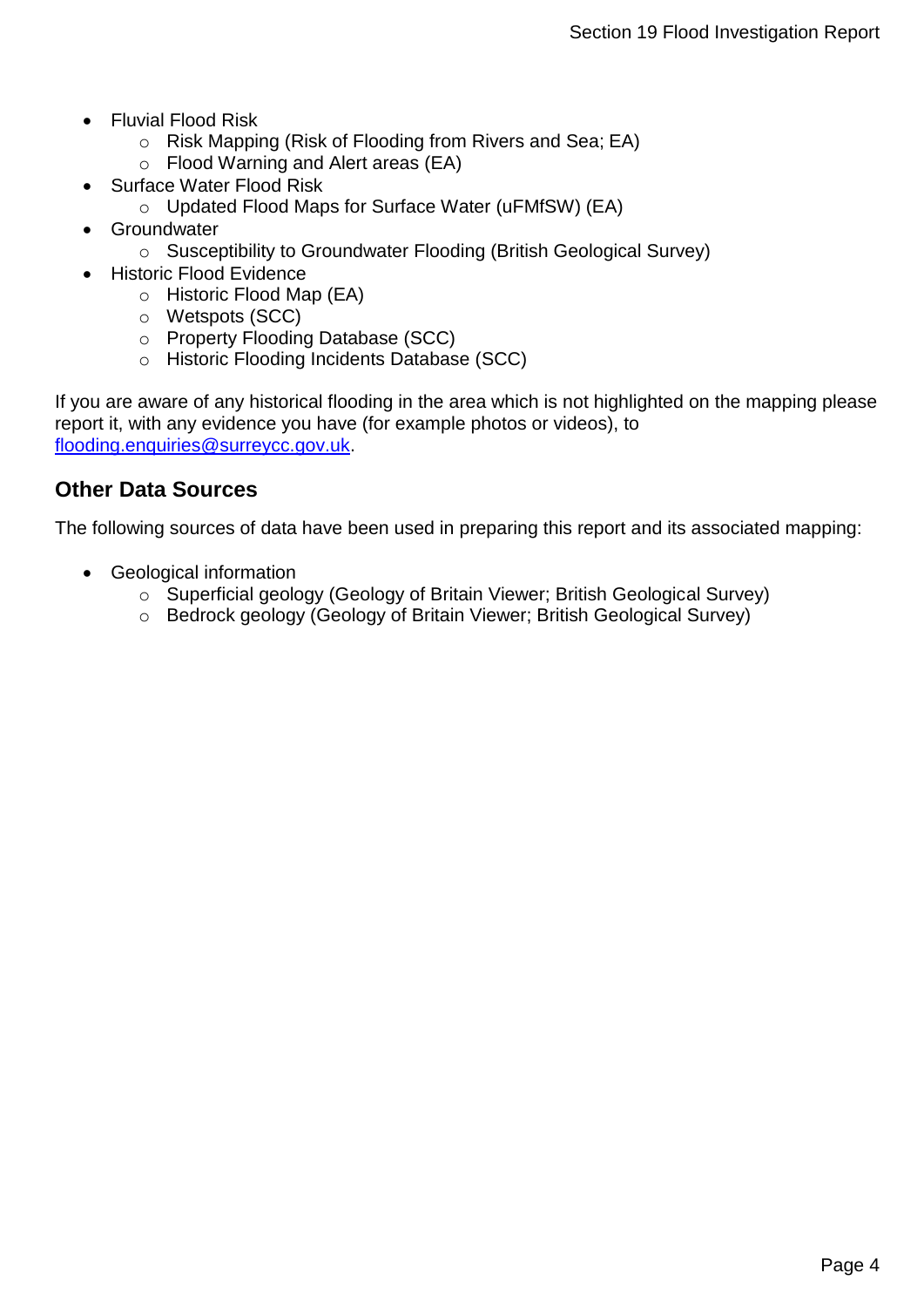# **Contents**

| 1.1.  |  |
|-------|--|
| 1.2.  |  |
| 1.3.  |  |
| 1.4.  |  |
|       |  |
| 2.1.  |  |
|       |  |
|       |  |
| 3.1.  |  |
| 3.2.  |  |
| 4.    |  |
| 5.    |  |
| 6.    |  |
| 7.    |  |
| 7.1.  |  |
| 7.2.  |  |
| 7.3.  |  |
| 7.4.  |  |
|       |  |
| 8.1.  |  |
| 8.2.  |  |
| 8.3.  |  |
| 8.4.  |  |
|       |  |
| 9.1.  |  |
| 9.2.  |  |
| 9.3.  |  |
| 9.4.  |  |
| 10.   |  |
| 10.1. |  |
| 10.2. |  |
| 10.3. |  |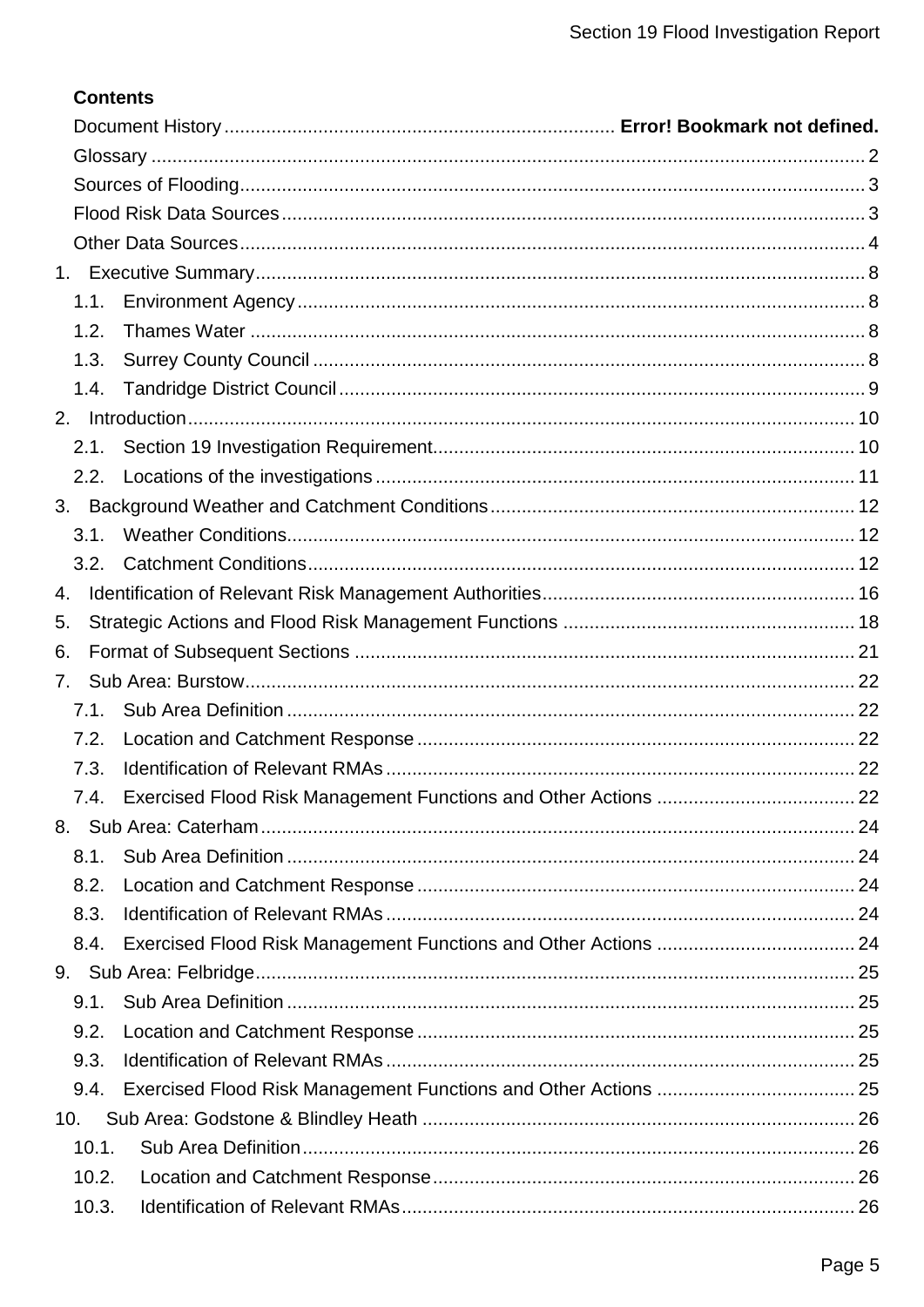| 10.4. |                                                                 |  |
|-------|-----------------------------------------------------------------|--|
| 11.   |                                                                 |  |
| 11.1. |                                                                 |  |
| 11.2. |                                                                 |  |
| 11.3. |                                                                 |  |
| 11.4. | Exercised Flood Risk Management Functions and Other Actions  28 |  |
| 12.   |                                                                 |  |
| 12.1. |                                                                 |  |
| 12.2. |                                                                 |  |
| 12.3. |                                                                 |  |
| 12.4. |                                                                 |  |
| 13.   |                                                                 |  |
| 13.1. |                                                                 |  |
| 13.2. |                                                                 |  |
| 13.3. |                                                                 |  |
| 13.4. |                                                                 |  |
| 14.   |                                                                 |  |
| 14.1. |                                                                 |  |
| 14.2. |                                                                 |  |
| 14.3. |                                                                 |  |
| 14.4. | Exercised Flood Risk Management Functions and Other Actions  32 |  |
| 15.   |                                                                 |  |
| 15.1. |                                                                 |  |
| 15.2. |                                                                 |  |
| 15.3. |                                                                 |  |
| 15.4. |                                                                 |  |
| 16.   |                                                                 |  |
| 16.1. |                                                                 |  |
| 16.2. |                                                                 |  |
| 16.3. |                                                                 |  |
| 16.4. |                                                                 |  |
| 17.   |                                                                 |  |
| 17.1. |                                                                 |  |
| 17.2. |                                                                 |  |
| 17.3. |                                                                 |  |
| 17.4. | Exercised Flood Risk Management Functions and Other Actions  40 |  |
| 18.   |                                                                 |  |
| 18.1. |                                                                 |  |
| 18.2. |                                                                 |  |
|       |                                                                 |  |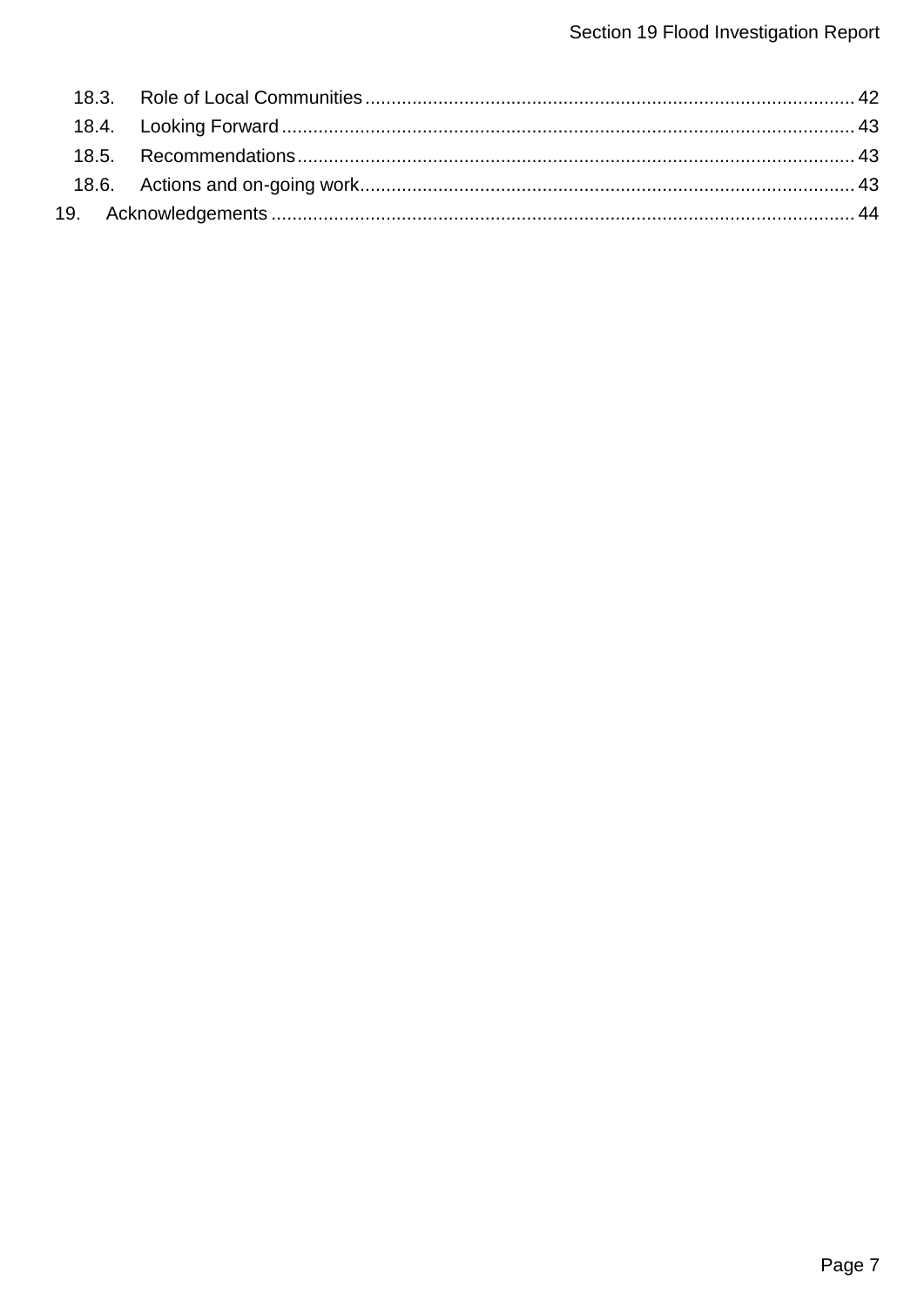# <span id="page-7-0"></span>1.Executive Summary

The purpose of this report is to investigate which risk management authorities (RMAs) had relevant flood risk management functions during the flooding that took place within the boundary of Tandridge District Council (TDC) in the winter of 2013/14. The report also considers whether the relevant RMAs have exercised, or propose to exercise, their risk management functions (as per section 19(1) of the Flood and Water Management Act 2010). It does not address wider issues beyond that remit.

The flooding in Tandridge was a combination of fluvial, surface water, groundwater and sewer flooding. This was caused by unprecedented rainfall during the winter 2013/14 period (275% compared with an average winter). There were approximately 180 incidents of internal property flooding in Tandridge during winter 2013/14.

The flooding experienced from the Caterham Bourne in Woldingham and Whyteleafe has been covered in more detail in a separate S19 report.

The Environment Agency (EA) is the lead RMA for incidents of fluvial flooding from Main Rivers, and Thames Water (TW), Surrey County Council (SCC) and TDC also performed other functions during that event in relation to their responsibilities as RMAs, some of which were under different legislation including the Civil Contingencies Act 2004 and the Water industry Act 1991. The actions of the authorities are summarised below:

# <span id="page-7-1"></span>**1.1. Environment Agency**

- Operated Flood Alert and Flood Warning service.
- Sent out flood ambassadors and flood data recorders to the areas affected by flooding.
- Supported resident engagement events, such as Flood Forum groups.
- Cleared blockages and maintained Main River sections.
- Are undertaking initial investigations into potential flood alleviation schemes to reduce the risk of flooding in the future.

# <span id="page-7-2"></span>**1.2. Thames Water**

- Main focus during event was on maintaining customer services, on protecting assets vital for the ongoing delivery of service, and on ensuring that where there was service disruption they were able to resume it as soon as possible.
- Pumped foul water out of the sewer system to reduce the risk of flooding to properties.
- Jetted their sewer systems to clear blockages and improve capacity.
- Cleaned roads that were affected by sewer flooding.

# <span id="page-7-3"></span>**1.3. Surrey County Council**

- SCC staff assisted residents on the ground, working in partnership with other RMAs to help inform residents, answer their queries (also via the call centre), deploy signs and sandbags to inform the community of risks, such as road closures and reduce flooding to the highway respectively.
- Since the flooding the affected highways and their drainage assets have been inspected and repairs carried out or a programme of works developed to address the damage caused.
- Administered the Repair and Renew Grant to help protect properties from flooding in the future.
- Undertaken the necessary works to improve, repair or refurbish/restore drainage assets.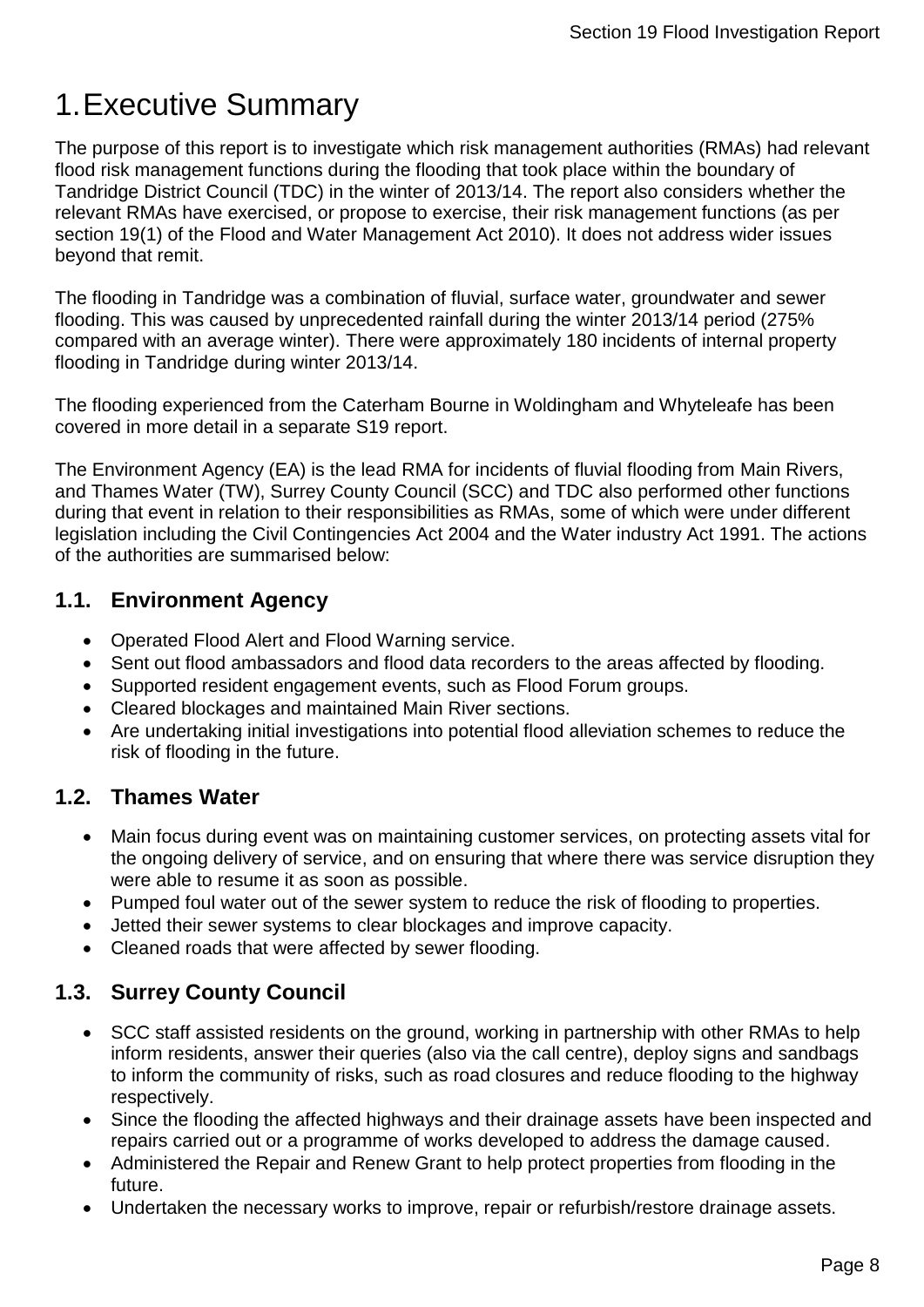- Undertaking initial investigations into potential schemes to reduce the risk of flooding in the future.
- Cleared blockages and jetted drainage assets to ensure water can flow freely. Carried out other maintenance works (with riparian owners) where necessary.
- Supported resident engagement events, such as Flood Forum groups.
- Investigated the causes behind the flooding.
- Plan to increase the capacity of the highway culvert on Tandridge Lane (Crowhurst).
- Are undertaking an assessment of potential options to reduce flood risk in the Burstow.
- Are undertaking a detailed assessment of the catchment to better understand the mechanisms of flooding and develop option to reduce and manage the existing flood risk in Woldingham, Whyteleafe and Kenley.

# <span id="page-8-0"></span>**1.4. Tandridge District Council**

- Provided residents with sandbags during the flood incident.
- Informed residents of the repair and renew grant.
- Assisted SCC in investigating the flooding issues.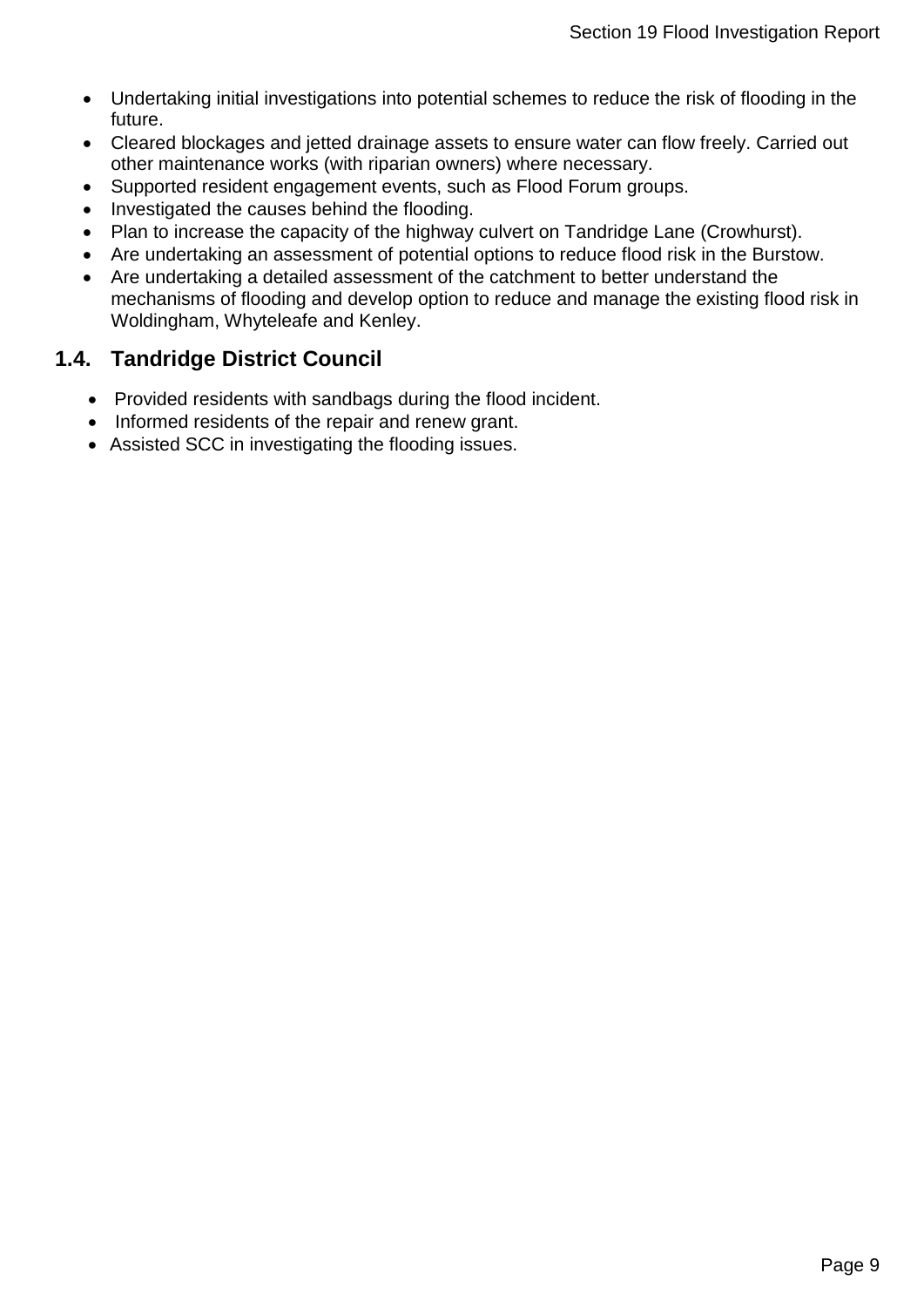# <span id="page-9-0"></span>2.Introduction

# <span id="page-9-1"></span>**2.1. Section 19 Investigation Requirement**

Under the Flood and Water Management Act 2010 the Lead Local Flood Authority (LLFA) must (to the extent that it considers it necessary or appropriate) undertake an investigation upon becoming aware of a flood incident within its area.

A LLFA is defined under Section 6(7) of the Flood and Water Management Act as being the County Council for that area. Section 19(1) requires that the investigation determines the RMAs that have relevant flood risk management functions and whether each of those authorities have exercised or propose to exercise those functions.

Section 19(2) requires that the LLFA publishes the results of its investigation and notify the relevant RMAs accordingly.

This report covers flooding during the winter of 2013/14 only. As flooding was widespread across Surrey, multiple reports have been produced.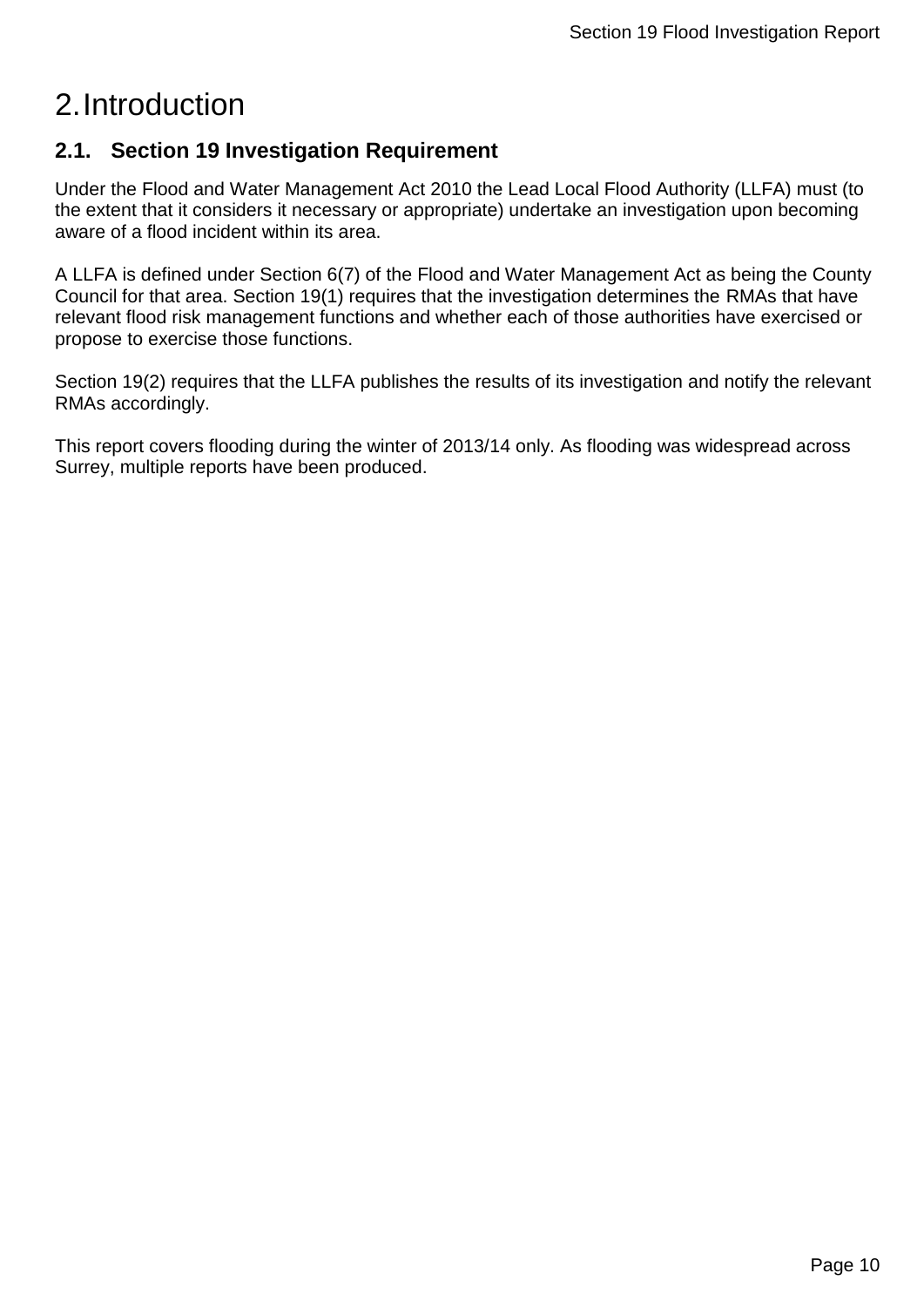# <span id="page-10-0"></span>**2.2. Locations of the investigations**

This report addresses sites that flooded within the district of Tandridge. There are 70 sites in total, spread across 11 sub areas. There were approximately 180 incidents of internal property flooding in Tandridge.

Due to the sensitivities in publishing property flooding information, this report does not contain a comprehensive list of the S19 sites but supporting maps showing the sub areas in more detail are available.



**Figure 2-1 Location of Sub areas within Tandridge District for this report**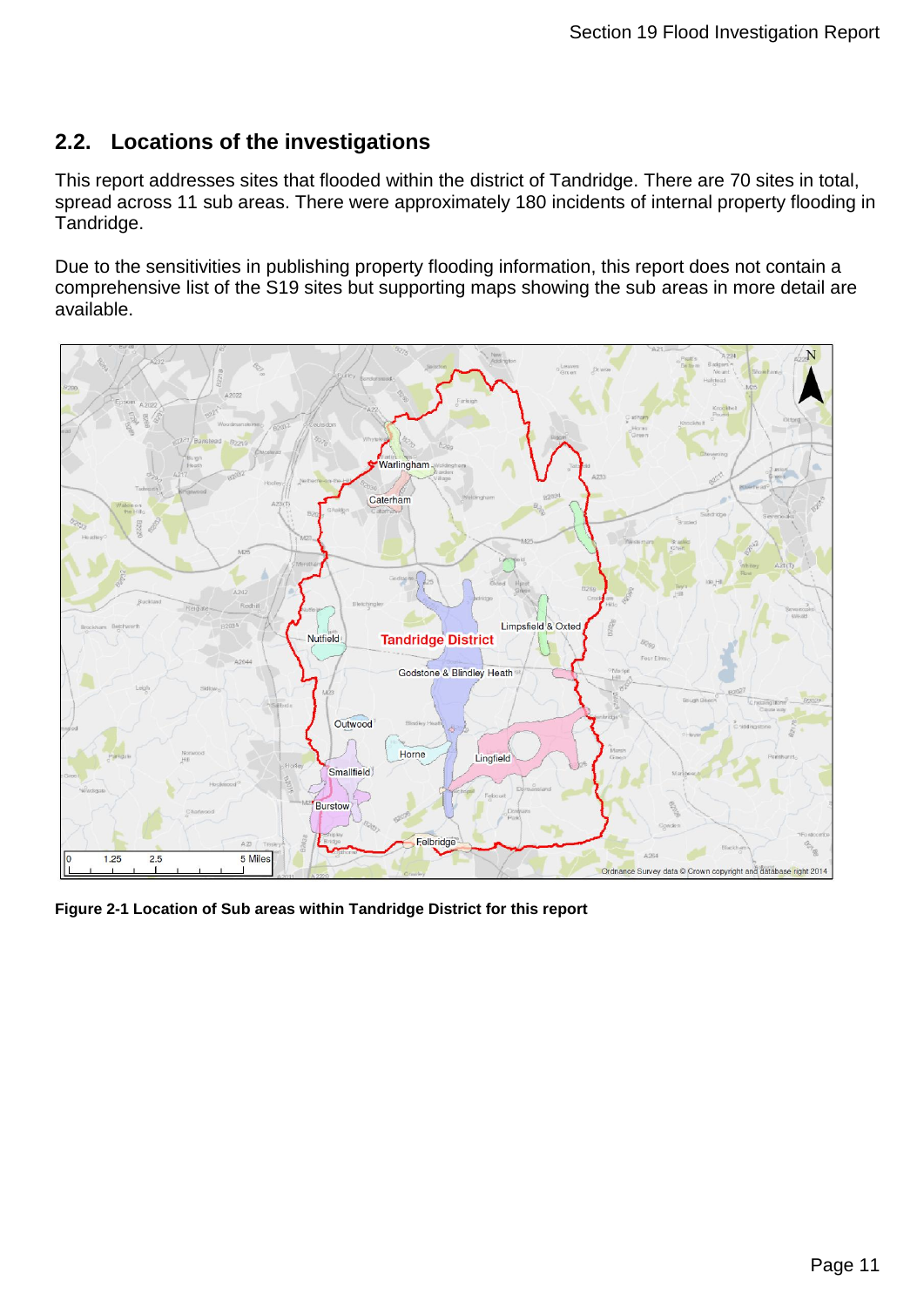# <span id="page-11-0"></span>3.Background Weather and Catchment Conditions

# <span id="page-11-1"></span>**3.1. Weather Conditions**

Storm events hit the UK on December 18 to 19, 23 to 27 and 30 to 31 2013, followed by January 3 and 5 2014.These storms came from the Atlantic and were characterised by unusually large and deep areas of low pressure, which brought rainfall and very strong winds. The rainfall is reflected by the spikes in daily rainfall totals, representing major rainfall events, shown in Figure 3-1 below.



**Figure 3-1 Daily Rainfall totals at Charlwood, Surrey for Winter 2013-14**

The major storm event occurring on the 23 to 25 December resulted in 50-70mm of rainfall within 24 hours over an area from Dorset to Kent. This is indicated by the peak in rainfall of nearly 60mm in Figure 3-1. This daily rainfall represents approximately two-thirds of the monthly average rainfall for December.

Combined with the saturated soil from the high levels of rainfall leading up to the event, the rainfall gave rise to local surface water flooding and also subsequent fluvial flooding from the River Mole and its tributaries. The persistent high levels of rainfall for this period lead to a sharp rise in river flows leading to fluvial flood warnings across the south east of England.

# <span id="page-11-2"></span>**3.2. Catchment Conditions**

#### **Upper River Mole**

The western part of Tandridge lies within the Upper Mole catchment with the Burstow Stream, Nutfield Brook, Salfords Stream, and associated tributaries flowing generally in the westerly and northerly direction towards the River Mole.

Burstow rain gauge is located in the Upper River Mole catchment. The records from this gauge have been analysed by the EA to calculate indicative rainfall event return periods.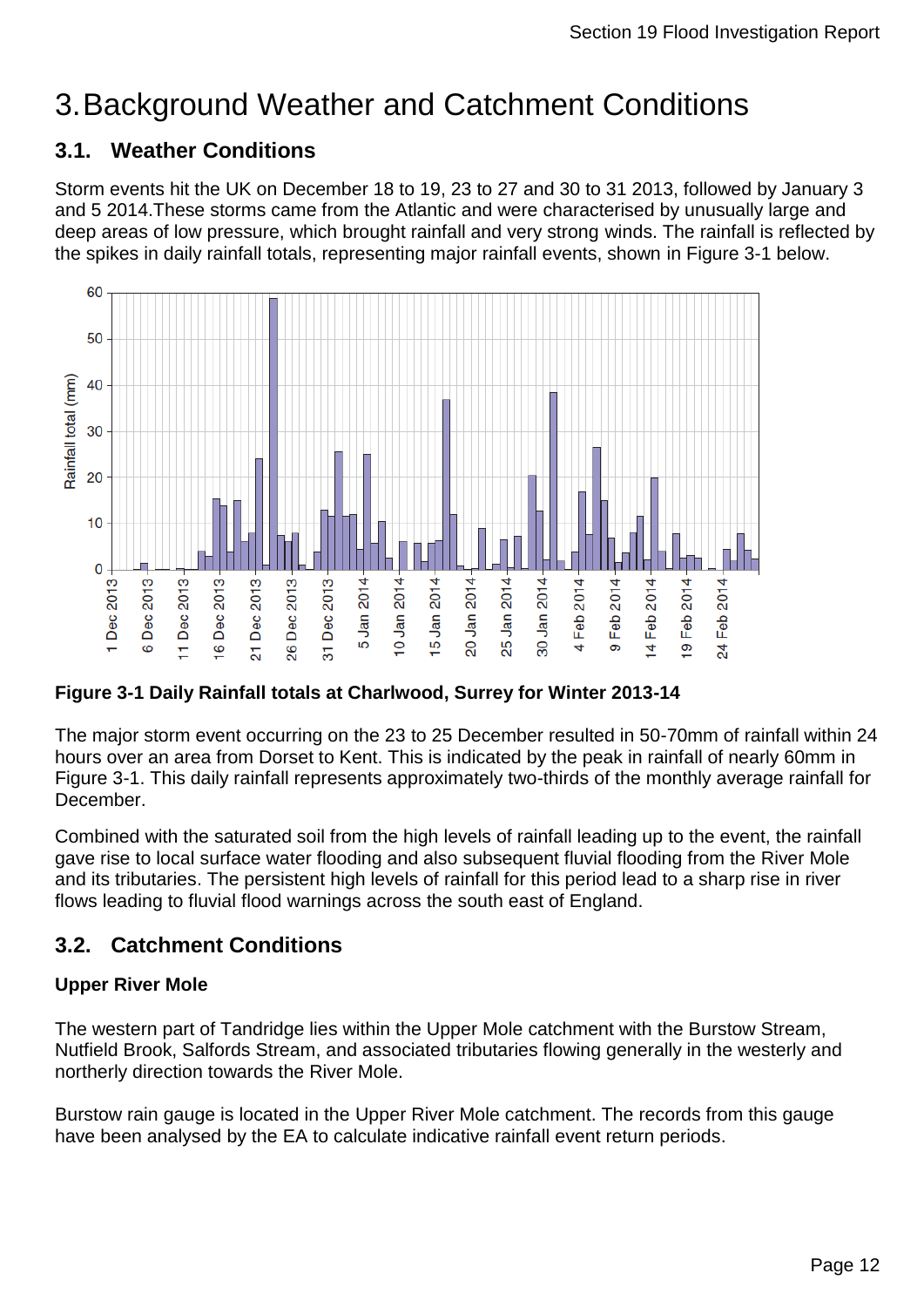The available data suggests rainfall was reasonably homogeneous over the Mole headwater region. Over 23 and 24 December, the Upper Mole catchment received up to 76mm of rain on land that was already saturated. During the Christmas Eve event almost 70mm of rainfall was recorded at the Burstow gauge. Data from this rain gauge suggests that the maximum return period observed for any single event during winter 2013/14 was 31 years. In contrast, the maximum accumulated rainfall totals for durations of 30, 60 and 90 days gives return period estimates of 61, 103 and 52 years respectively. The 30 and 60 day accumulations are the greatest in the 35 year rainfall AMAX series, with 314mm and 546mm respectively.

The upper catchment overlies Wealden Group geology which is typically very impermeable in nature, giving rise to a rapid river response to the rainfall events. The "flash" nature of the individual events was witnessed in the River Mole with water levels reported to have risen by approximately 0.3m per hour, and following its peak, returning to its regular level 10 hours later. This rapid response can be seen in Figure 3-2 below with the sharp peaks on 24 December 2013, 17 January and 1 February 2014.



**Figure 3-2 Instantaneous Flow in the River Mole at Horley, Winter 2013-14**

Due to its responsive catchment type, the River Mole experienced its maximum peak flow in excess of 60m<sup>3</sup>/sec at Horley on December 23 to 24. However, it was the duration and repetition of high flow events that contributed to the scale of the flooding encountered during winter 2013/14. While the mean flow recorded at the Horley gauge is 1.4m<sup>3</sup>/sec, a flow of 10m<sup>3</sup>/sec was exceeded 26 times over this winter period.

| <b>Communities</b>        | Watercourse              | Annual<br>Chance (%) | Return<br><b>Period</b><br>(years) | <b>Source of estimate</b>                                                                                     |
|---------------------------|--------------------------|----------------------|------------------------------------|---------------------------------------------------------------------------------------------------------------|
| Crawley                   | <b>River Mole</b>        | 1.25                 | 80                                 | Analysis of peak flow rates using<br>FEH methods.                                                             |
| Dorking,<br>Leatherhead   | <b>River Mole</b>        | 2                    | 50                                 | Analysis of peak flow rates using<br>FEH methods.                                                             |
| Cobham,<br><b>Esher</b>   | <b>River Mole</b>        | 2                    | 50                                 | Analysis of peak flow rates using<br>FEH methods.                                                             |
| <b>Gatwick</b><br>Airport | Gatwick<br><b>Stream</b> | 3.3                  | 30                                 | Analysis of peak flow rates using<br>FEH methods.                                                             |
| Redhill                   | <b>Redhill Brook</b>     | 2                    | 50                                 | No flow data available, so estimate<br>based on correlation with nearby<br>sub-catchments, and rainfall data. |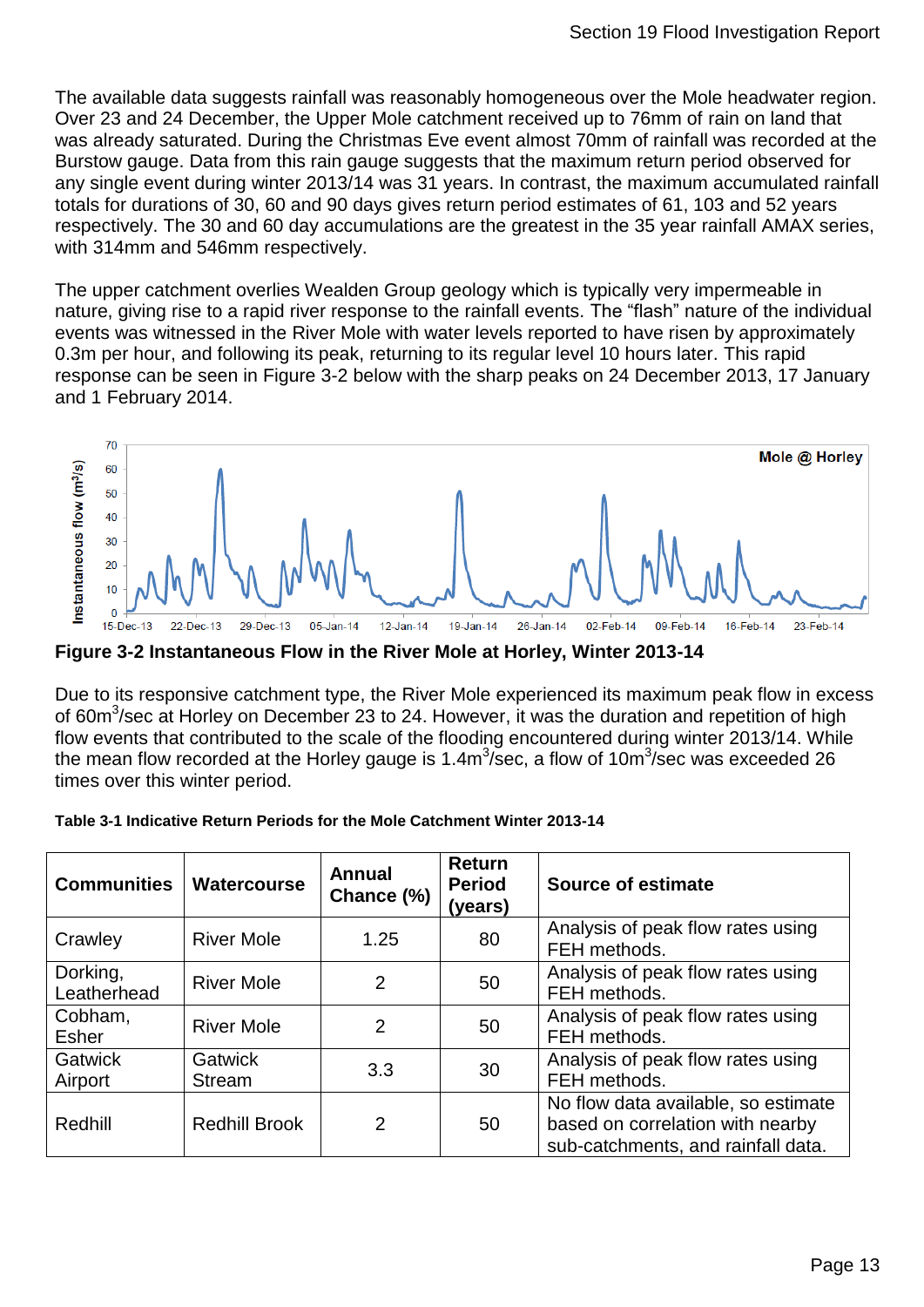Table 3-1 provides the indicative flood event return periods for the River Mole catchment. These have been determined by comparing gauged peak flow with design flood peaks estimated using the industry-standard Flood Estimation Handbook (FEH) methods. Although the winter was the wettest since records began, the return period flows in the river are less rare, with flows thought to peak around the 1 in 50 year annual chance event.

#### **Upper River Eden**

The eastern and central part of Tandridge lies within the upper catchment of the River Eden, with the Eden Brook and associated tributaries flowing south from Limpsfield and Hurst Green, and east from Horne and Lingfield, over the Surrey border and into Kent at Edenbridge.

There are several rain gauges located in the upper River Eden catchment. Two site records have been analysed as part of the Eastbourne Road, South Godstone Section 19 Flood Investigation Report to calculate indicative rainfall event return periods. The work is relevant to several of the Tandridge sub areas and thus information from this report is summarised in Table 3-2.

|                   | 5-day Rainfall                |                                          | 8-day Rainfall                |                                          |  |
|-------------------|-------------------------------|------------------------------------------|-------------------------------|------------------------------------------|--|
| <b>Rain Gauge</b> | <b>Rainfall Depth</b><br>(mm) | <b>Estimated</b><br><b>Return Period</b> | <b>Rainfall Depth</b><br>(mm) | <b>Estimated</b><br><b>Return Period</b> |  |
| Felbridge         | 100.2                         | $1$ in $10$                              | 131                           | 1 in 27                                  |  |
| Godstone          | 78                            | $1$ in $3$                               | 102.8                         | 1 in $7$                                 |  |

#### **Table 3-2 Indicative Return Periods for the Winter 2013-14 rainfall in the Upper River Eden catchment**

In common with the upper catchment of the River Mole, much of the upper catchment of the River Eden overlies geology belonging to the Wealden Group which are typically very impermeable in nature, giving rise to a rapid river response to the rainfall events.

The Met Office reports that this was the wettest winter ever recorded. It is not necessarily appropriate to assess the return period of the flooding that occurred over the winter using data from individual rainfall events. Surface water ponding and stream/river levels remained high over multiple days, which meant that subsequent flooding was at least in part caused because water had not returned to normal levels.

#### **Caterham Bourne**

The Caterham Bourne is an ephemeral watercourse, meaning it flows intermittently usually after periods of heavy or prolonged rainfall, and is predominantly dry at other times. Historically, it is recorded to flow heavily approximately every 7 years, although smaller flows can be observed more frequently. When the level of groundwater rises and reaches ground level, water starts emerging on the surface. Water from these springs finds its way into existing ditches and drainages. The source location is reported to vary with three valley flow paths leading towards the Wapses Lodge roundabout on the A22 at the southern tip of Whyteleafe. The start of the designated main river is at Wapses lodge, where the three flow paths combine.

The route of the Bourne then flows in a North West direction through Whyteleafe and into Croydon, roughly following the course of the A22. Groundwater can also rise above underground structures such as existing culverts and sewers, and break surface at permeable points. Due to urban development, many parts of the Bourne have been culverted over the years with varying size pipes while some sections of the Bourne remain as open ditches. Not all culverts and ditches have the capacity to cope with large flow events such as the one experienced in the winter of 2013/2014.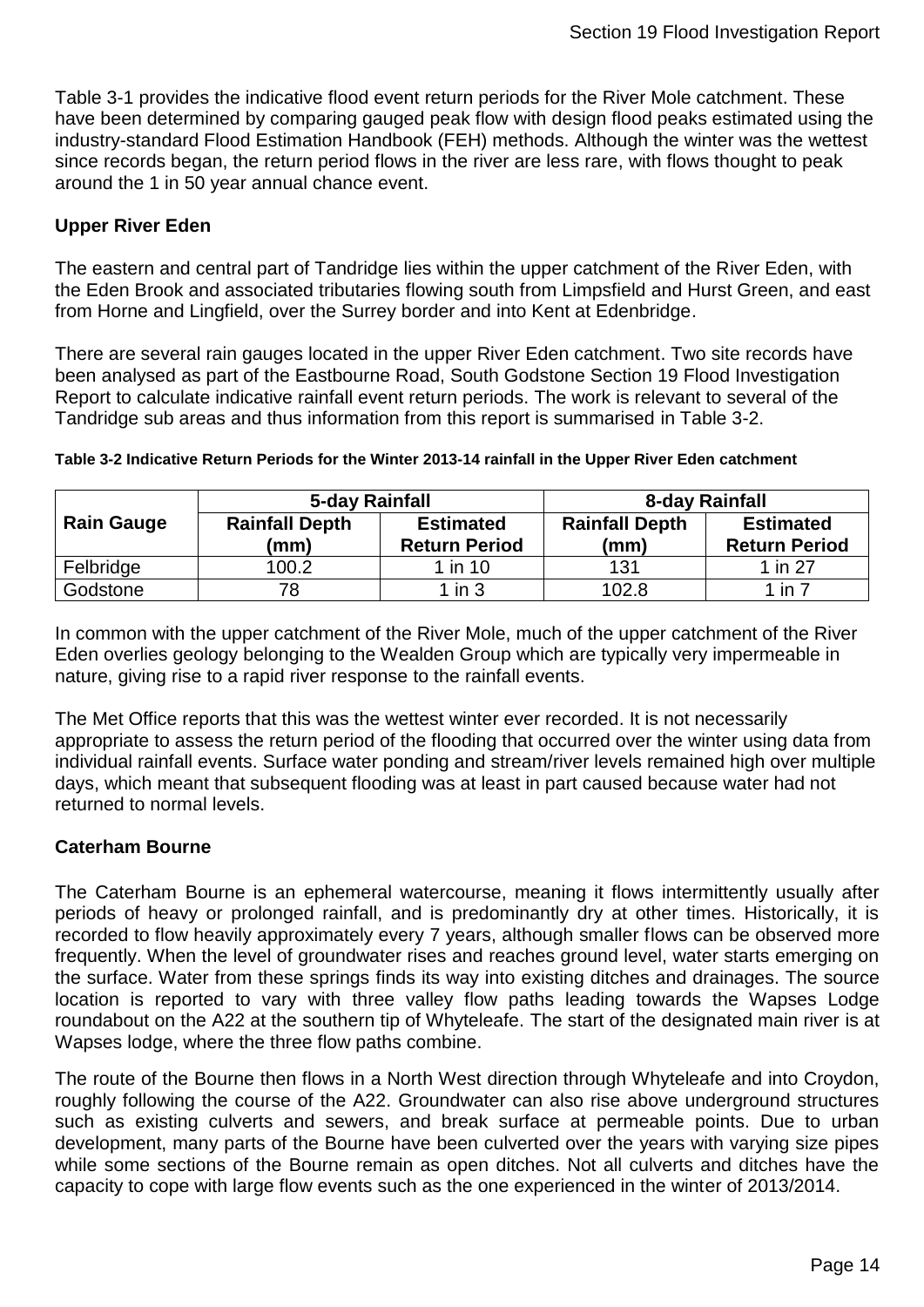

#### **Figure 3-3 Rainfall records within Caterham Bourne catchment (source: Sutton and East Surrey Water).**

Figure 3-3 shows the rainfall records within the Caterham Bourne catchment.

The graph shows that the catchment experienced significantly higher than average rainfall for a number of months which lead to the flooding of both properties and essential infrastructure. Records from the flood show the impact of the Caterham Bourne flooding as follows:

- A number of residential properties were affected by: internal, basement, front and rear garden flooding, sewage backing up in the WC, and sewage in the garden. During the flooding the Council was aware of four properties having to be evacuated and another eight properties were without WC facilities for over six weeks;
- 13 businesses either reported flooding or were impacted by the flooding, of these three commercial premises were vacated during the flooding;
- Along the course of the Caterham Bourne 1,086 homes suffered from power cuts;
- A temporary pedestrian bridge was constructed along the A22, this helped children in getting to school;
- Located just outside of the District in the London Borough of Croydon is Kenley Water Works which supplies water to more than 46,000 properties, a large number of these are located in Tandridge. The site was at risk of being overwhelmed by contaminated flood water; however, large scale pumps ran constantly to reduce the level of flood water.
- The A22 which is the main access into Croydon was shut for four weeks.
- Flooding of the railway line into Caterham also occurred.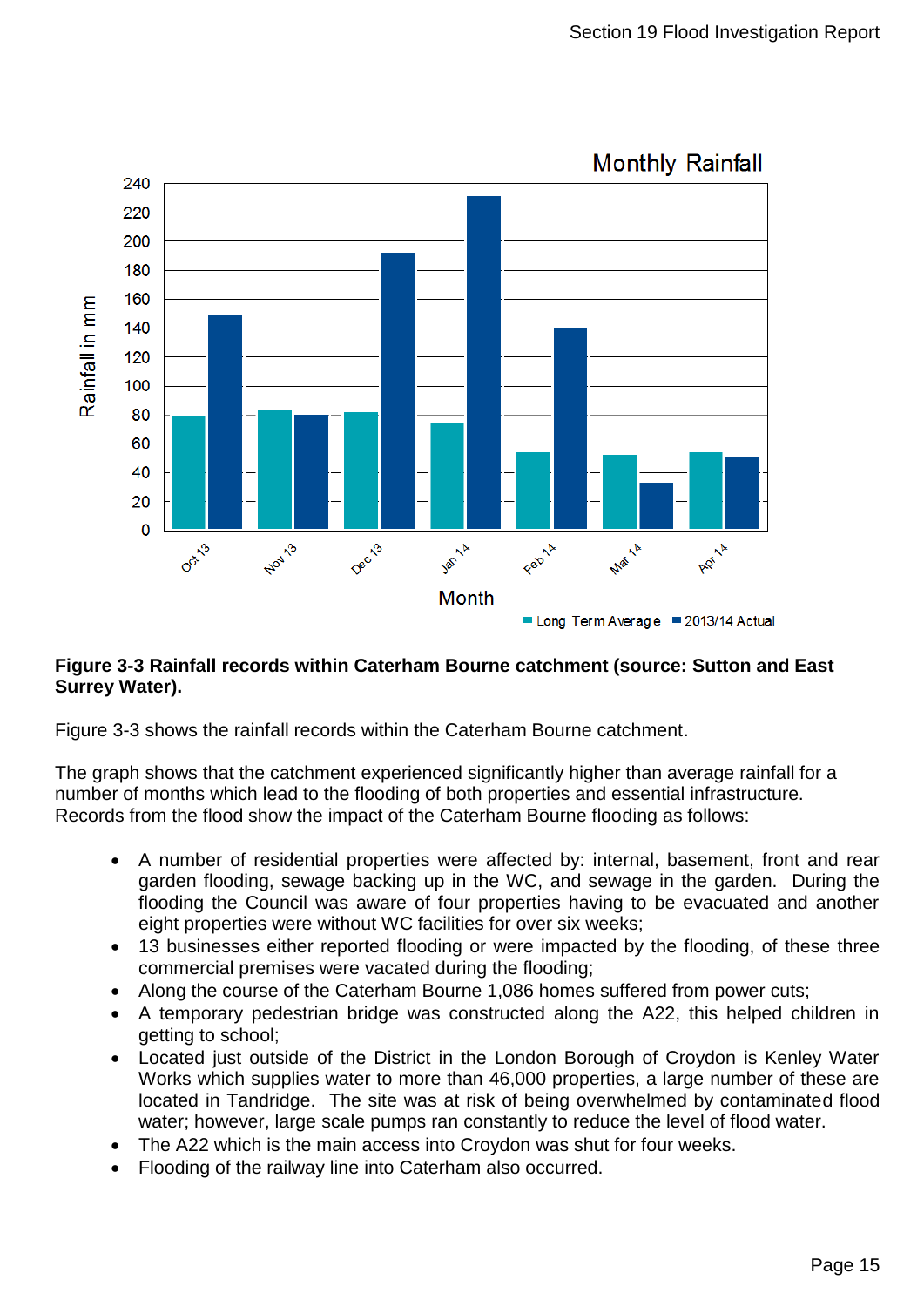# <span id="page-15-0"></span>4.Identification of Relevant Risk Management Authorities

There are a range of RMAs which together cover all sources of flooding.

The EA is responsible for taking a strategic overview of the management of all sources of flooding and coastal erosion in England and Wales. They have prepared strategic plans that set out how to manage risk, provide evidence (for example their online flood maps) and provide advice to the Government. They provide support to the other RMAs through the development of risk management skills and provide a framework to support local delivery. The EA also has operational responsibility for managing the risk of flooding from Main Rivers, reservoirs, estuaries and the sea, as well as being a coastal erosion RMA. Main Rivers are defined through an agreed map which is updated annually. These tend to be the larger rivers in the country and the EA have permissive powers to carry out maintenance works on them.

LLFAs are responsible for developing, maintaining and applying a strategy for local flood risk management in their areas. As part of this, the LLFA liaises regularly with the EA as well as the other RMAs to ensure that all sources of flooding in their area are being properly managed. They need to produce reports when there is a reported flood, and they have to keep a register of flood management assets. They also have lead responsibility for managing the risk of flooding from surface water, groundwater and Ordinary Watercourses. Ordinary Watercourses are rivers which are not designated as 'Main Rivers'.

District and Borough Councils can carry out flood risk management works on minor watercourses, working with the Lead Local Flood Authority. Through the planning processes, they control development in their area, ensuring that flood risks are effectively managed. If they cover part of the coast, then District and Unitary councils also act as coastal erosion RMAs.

Internal Drainage Boards (IDB) are responsible for water level management in low lying areas. Not all areas require an IDB, and they currently cover approximately 10% of England. They work in partnership with other authorities and land owners to actively manage and reduce the risk of flooding. The Medway IDB covers part of the Tandridge district area.

Water and sewerage companies are responsible for managing the risks of flooding from drainage systems, including both their surface water only systems and combined sewer systems.

Highway Authorities are responsible for providing and managing highway drainage and roadside ditches, and must ensure that road projects do not increase flood risk.

Table 4-1 below summarises the RMAs responsible for the sites within this report. The ticks indicate which authorities have responsibility for which function. SCC is the LLFA. TW is the water company that has responsibility for all sources of sewer flooding across most of Tandridge while SWS has coverage over some areas in southern Tandridge.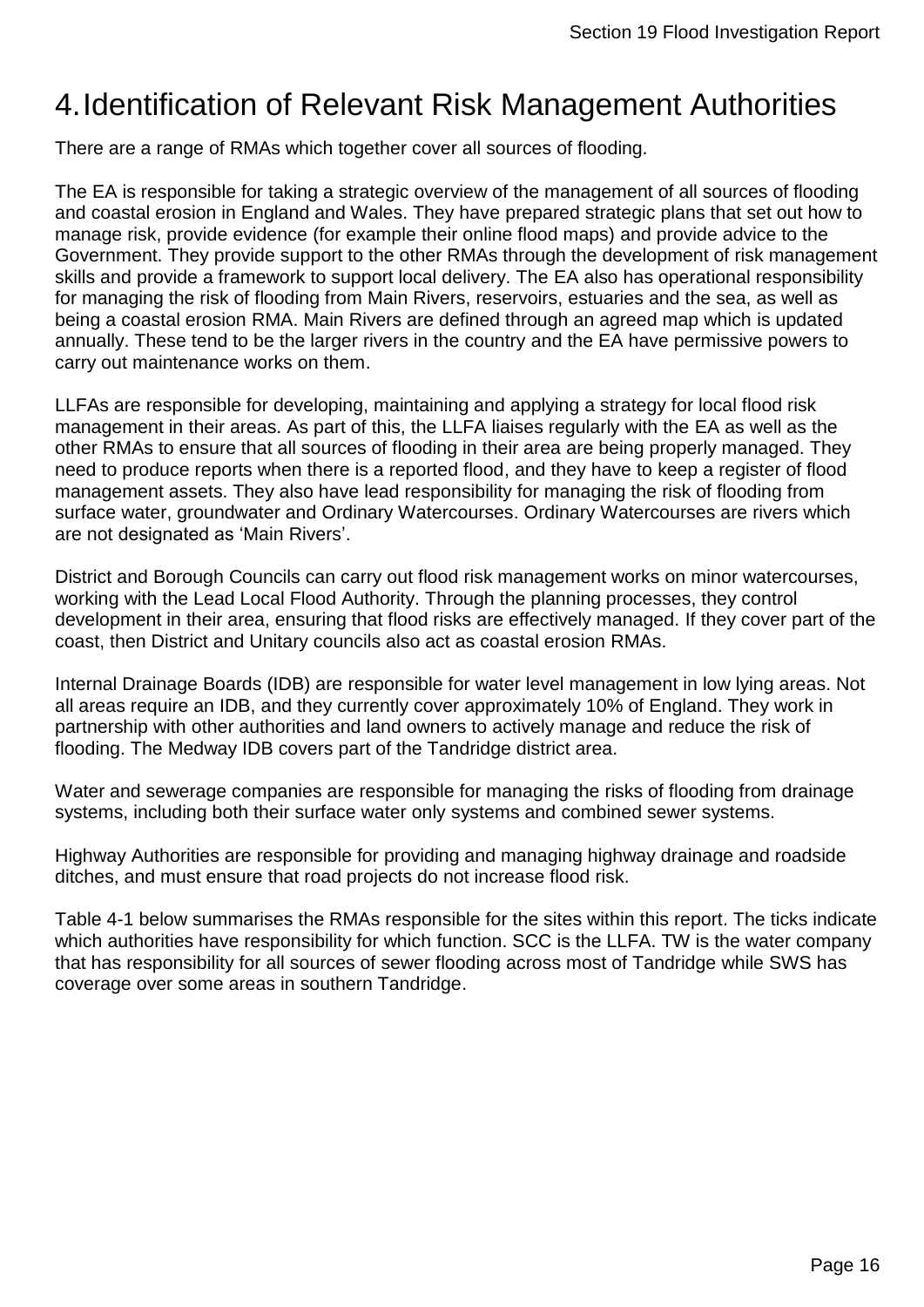#### **Table 4-1 Risk Management Authorities**

| <b>Flood Source</b>                                   | Environment<br>Agency | Lead Local<br>Flood<br>Authority | Land Drainage<br>Authority |                                   | Water<br>Company                             | <b>Highway Authority</b>        |
|-------------------------------------------------------|-----------------------|----------------------------------|----------------------------|-----------------------------------|----------------------------------------------|---------------------------------|
|                                                       |                       | <b>Surrey County Council</b>     |                            | District or<br>Borough<br>Council | <b>Thames Water</b><br>and Southern<br>Water | <b>Surrey County</b><br>Council |
| <b>Main River</b>                                     | $\checkmark$          |                                  |                            |                                   |                                              |                                 |
| Surface Water                                         |                       | ✓                                |                            |                                   |                                              | ✓                               |
| Surface Water<br>(on or coming<br>off the<br>highway) |                       |                                  |                            |                                   |                                              |                                 |
| Sewer flooding                                        |                       |                                  |                            |                                   | ✓                                            |                                 |
| Ordinary<br>Watercourse                               |                       |                                  | ✓                          |                                   |                                              |                                 |
| Groundwater                                           |                       | $\checkmark$                     |                            |                                   |                                              |                                 |
| <b>Reservoirs</b>                                     |                       |                                  |                            |                                   |                                              |                                 |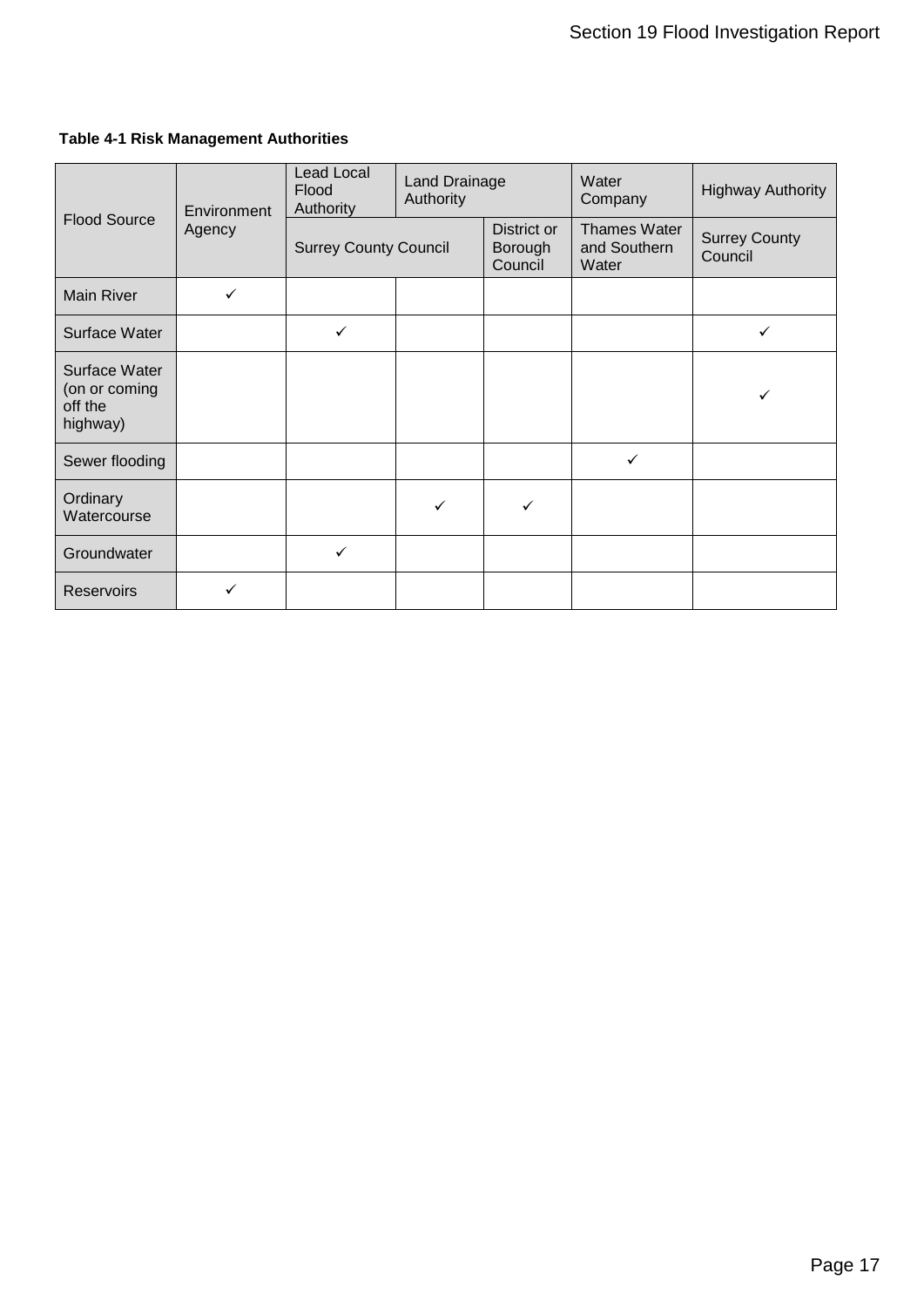# <span id="page-17-0"></span>5.Strategic Actions and Flood Risk Management Functions

RMAs have defined flood risk management functions under the Flood and Water Management Act (2010). A flood risk management function is a function listed in the Act (or related Acts) which may be exercised by an RMA for a purpose connected with flood risk management. The following section sets out the strategic actions and relevant flood risk management functions that were carried out before, during and after the flooding that occurred across Surrey and particularly in Tandridge District during the winter of 2013/14.

# **Environment Agency**

The EA have a number of flood risk management functions, which include (but are not limited to); undertaking and maintaining flood mitigation works/defences, strategic responsibility for managing the risk of reservoir flooding, consenting and enforcement, the provision of strategic flood risk management plans, operation of flood alerts, flood warnings and flood risk management assets and designation of structures and features that affect flood risk. The relevant functions undertaken are listed below:

- Operated Flood Alert and Flood Warning service.
- Operated flood risk management assets during the flooding.
- Carried out flood risk mitigation works.

In addition, the EA carried out the following actions across the county:

- Participated in the Strategic and Tactical Command Groups once a major incident had been declared to respond to the flooding across Surrey.
- Cleared 860 blockages and storm damage incidents.
- Reported 1087 pollution incidents.
- 125 flood Ambassadors visited 95 locations.
- 70 flood data recorders sent to more than 100 locations.
- Supported (and are supporting) community groups to help develop their community flood/emergency plans.
- Sent out newsletters to inform residents of their site investigation works and are finalising plans for a regular community newsletter.
- Met with local people to discuss their ideas and are now studying these proposals in more detail.

#### **Thames Water**

TW have flood risk management functions under the Water Resources Act (1991). Relevant actions of water companies include; the inspection, maintenance, repair and any works to their drainage assets which may include watercourses, pipes, ditches or other infrastructure such as pumping stations.

No specific flood risk management functions have been identified as being directly relevant to the 2013/2014 flooding incident in Tandridge. However, this investigation has identified other relevant actions carried out by TW.

TW put in place winter arrangements for responding to winter weather conditions. This included triggers for the scaling up of resources and management for a range of foreseeable weather conditions. During the event their main focus was on maintaining customer services, on protecting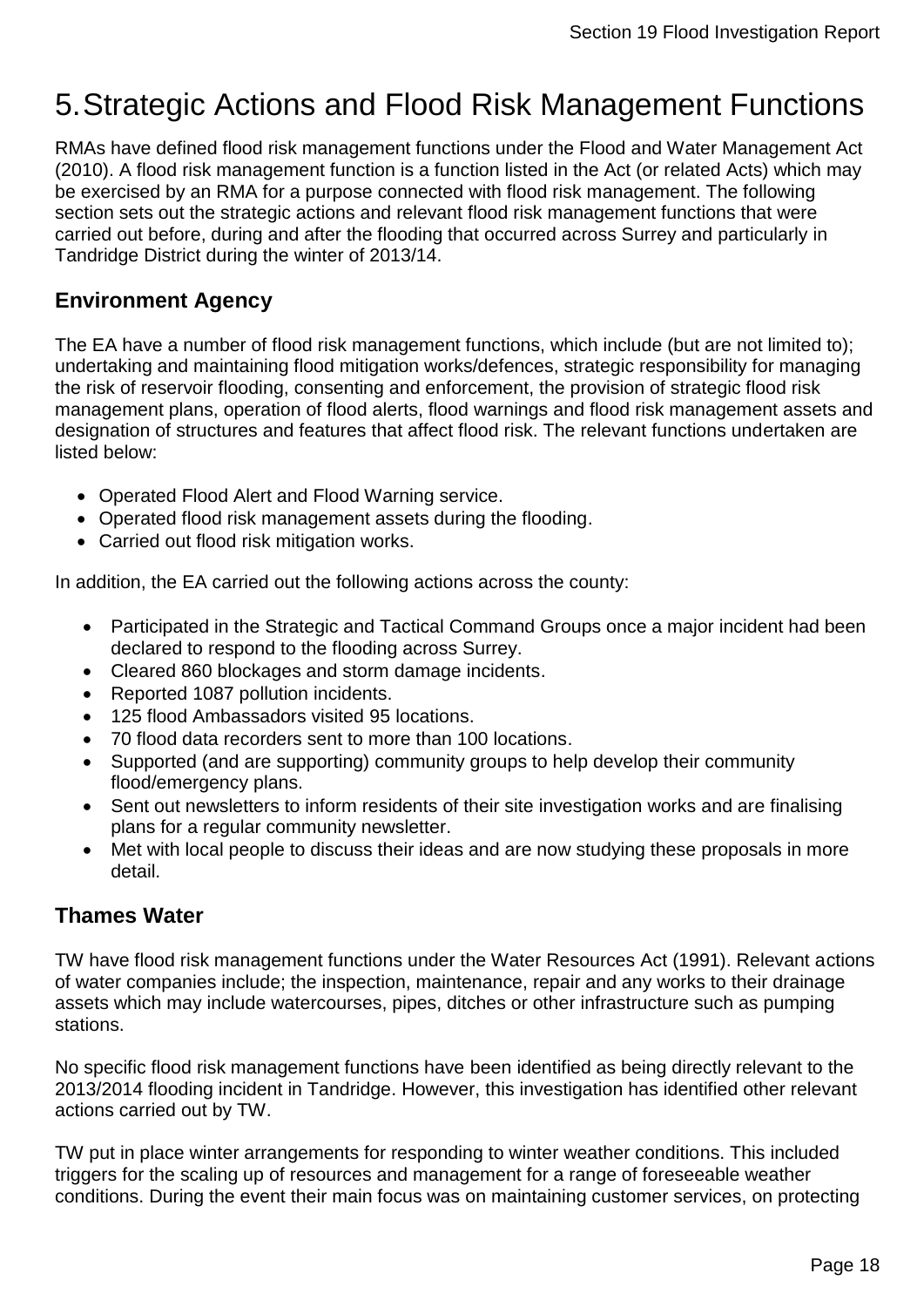assets vital for the ongoing delivery of service and on ensuring that where there was service disruption they were able to resume it as soon as possible. To these ends TW carried out the following actions within Surrey:

- Physical protection measures deployment of flood barriers and sandbags to TW sites (both water and wastewater).
- Regular (often daily) physical checks of unmanned sites to ensure that they were working and in workable condition.
- Optimisation of use of the sewerage network where possible work such as investigations and sewer cleaning was carried out to ensure that sewers and pumping stations were working to optimum capacity.
- Increased the number of engineers and staff on the ground to investigate flooding reports: Network Engineers visited internally flooded properties where sewer flooding was the primary cause.
- Undertook wide scale clean ups of properties regardless of whether the cause was foul or river flooding.
- Provided a sewer flooding information leaflet for general distribution to properties affected and attended a number of local flood meetings.
- Provided support to Sutton and South East Surrey Water with regard to the event at Kenley Water Treatment Works (Croydon).

# **Surrey County Council**

SCC, as LLFA, have flood risk management functions which include (but are not limited to): the provision of a Local Flood Risk Management Strategy (LFRMS), designation and maintenance of a register of structures or features that have a significant effect on flood risk, consenting and enforcement works on Ordinary Watercourses, undertaking works to mitigate surface water and groundwater flooding and undertaking Section 19 investigations. SCC also has responsibilities as a Highways Authority and as an Emergency Responder (under the Land Drainage Act 1991 and the Civil Contingencies Act 2004 respectively) which may relate to flooding. SCC's relevant flood risk management functions undertaken are listed below:

- The LFRMS was published in December 2014.
- Some key drainage assets have been identified in Tandridge and added to the flooding asset register.
- Section 19 reports have been produced for the flooding experienced across the county in Winter 2013/14.

In addition SCC carried out the following activities across Surrey;

- SCC officers inspected flood affected roads, after which defect repairs were undertaken by SCC's contractors, Kier. Where extensive areas of carriageway were damaged by the flooding, they were assessed for inclusion into the Project 400 programme; a targeted programme to resurface and repair roads that were damaged by the Winter 2013/14 floods.
- All flood affected roads in Surrey were assessed for potential schemes which may be included in the Project 400 programme.
- Surrey cleansed and re-opened roads as quickly as possible after the flooding.
- Surrey Fire and Rescue Service (SFRS) pumped flood waters away to protect residents, property and infrastructure during the flooding.
- During the flooding SCC and TW were in discussions about the opportunity for joint working across the County.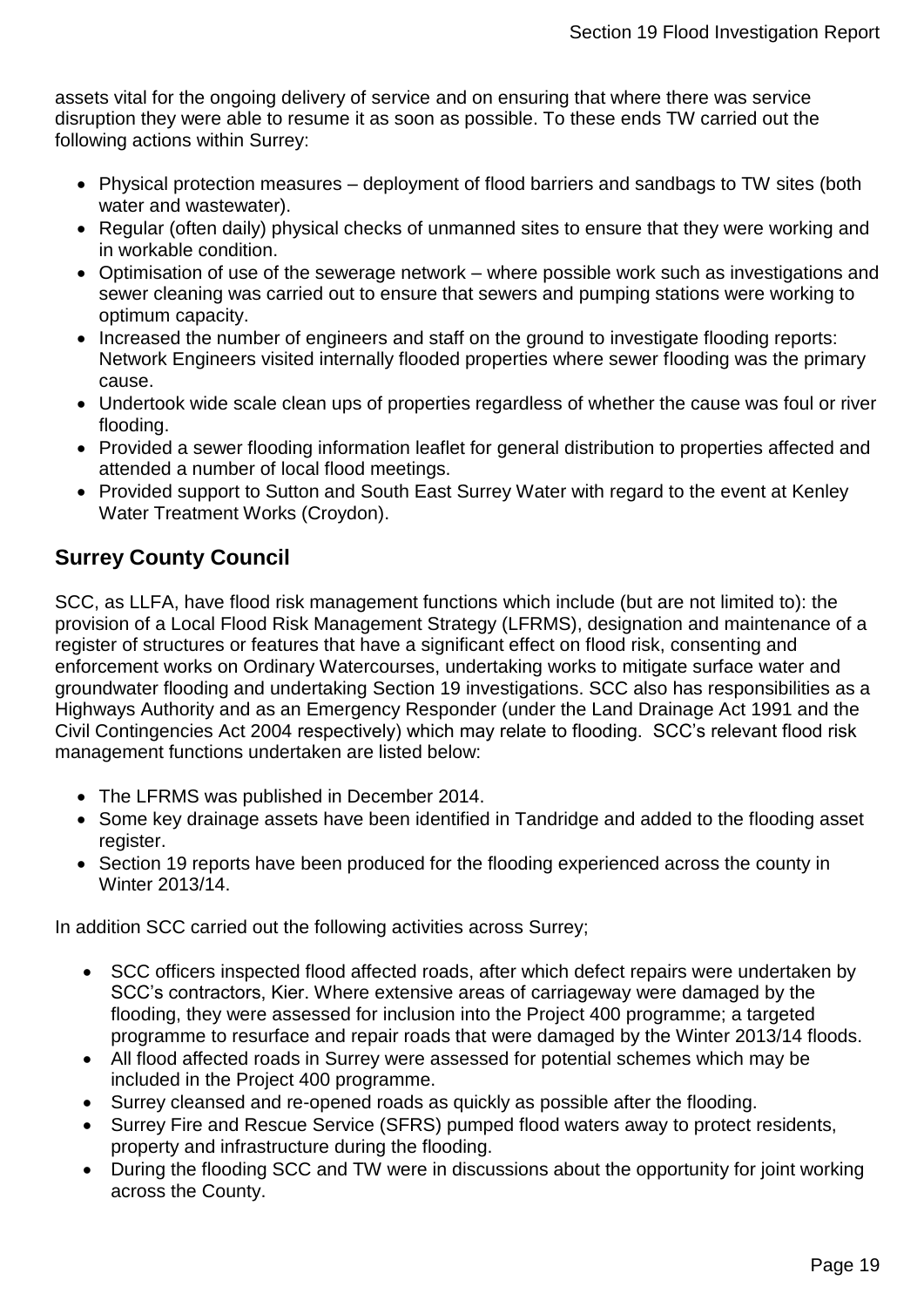- The Surrey Strategic and Tactical Coordination Groups met for a response meeting in advance of the February 2014 event to set up coordination between authorities.
- SCC not only provided sandbags to slow down the ingress of water into properties, but also recycled sandbags after the event.
- SCC staff attended resident engagement events after the flooding to hear their concerns.
- After the storms and flooding, SCC cleared trees, debris and carried out ditching works to enable the drainage systems to function normally again.
- SCC operated a call centre throughout the flooding which dealt with residents queries and have since hired a Community Resilience Officer to support communities in becoming more resilient to flooding amongst other issues.
- SCC administered the Repair and Renew Grant which provided up to £5000 for residents and businesses that were flooded in order to protect their property from flooding in the future.

# **Tandridge District Council**

TDC have the following flood risk management functions; to designate structures and features that affect flood risk and they may also undertake works on ordinary watercourses to reduce flood risk, however this is a permissive power.

- TDC carried out an initial assessment into the flooding that took place at Mayes Close in Warlingham to assist the Local Lead Flood Authority in the finding a solution to the problem.
- The Council is represented on two flood alleviation projects that are currently being undertaken to reduce the risk of flooding along the Caterham Bourne in Whyteleafe and the Burstow Stream in Smallfield.

### **All RMAs**

All RMAs under the Flood and Water Management Act (2010) have a responsibility to cooperate and coordinate with regards to their flood risk management functions, including raising awareness of flood risk and the sharing of information. Landowners also have riparian responsibilities under the Flood and Water Management Act (2010) to maintain and undertake any necessary works on assets on their land (with consent from the relevant RMA) which may have an effect on flood risk including watercourses and drainage assets.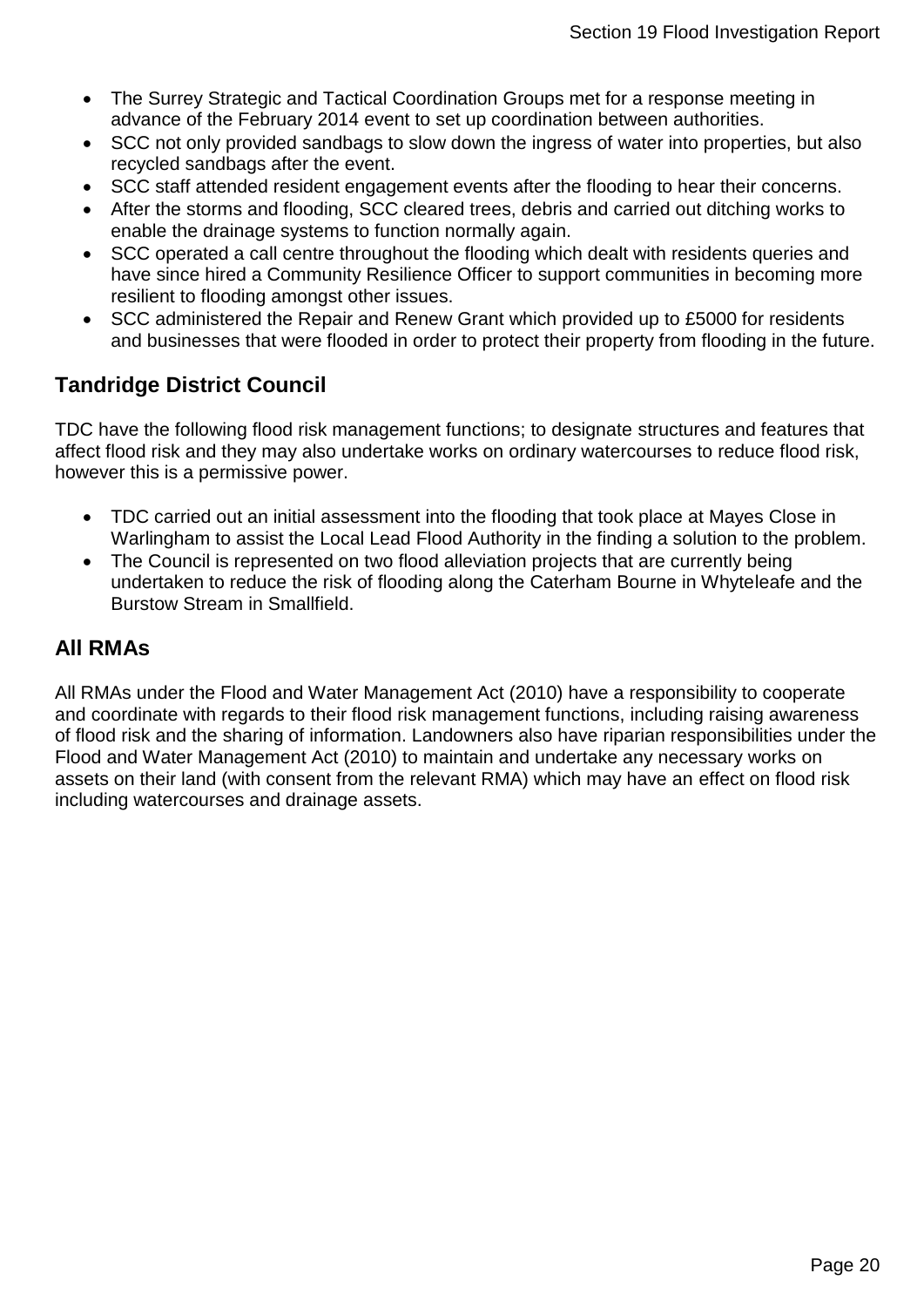# <span id="page-20-0"></span>6.Format of Subsequent Sections

The sites in this report have been grouped into sub areas based on location.

There are three sub areas in this report, all within the district of Tandridge.

Each sub area will be introduced and information relevant to the whole sub area presented. Responsible RMAs will be identified at sub group level, and their response to the flood event summarised.

Individual site information has predominantly come from SCC existing information (collated from a variety of sources) and the EA existing information. No site visits were undertaken as there are over 500 to report on in Surrey; however Borough and District Councils were consulted to collect any further information in relation to the flood events at the relevant sites. If further information is required in relation to any of the sites, requests should be submitted to SCC via [flooding.enquiries@surreycc.gov.uk.](mailto:flooding.enquiries@surreycc.gov.uk)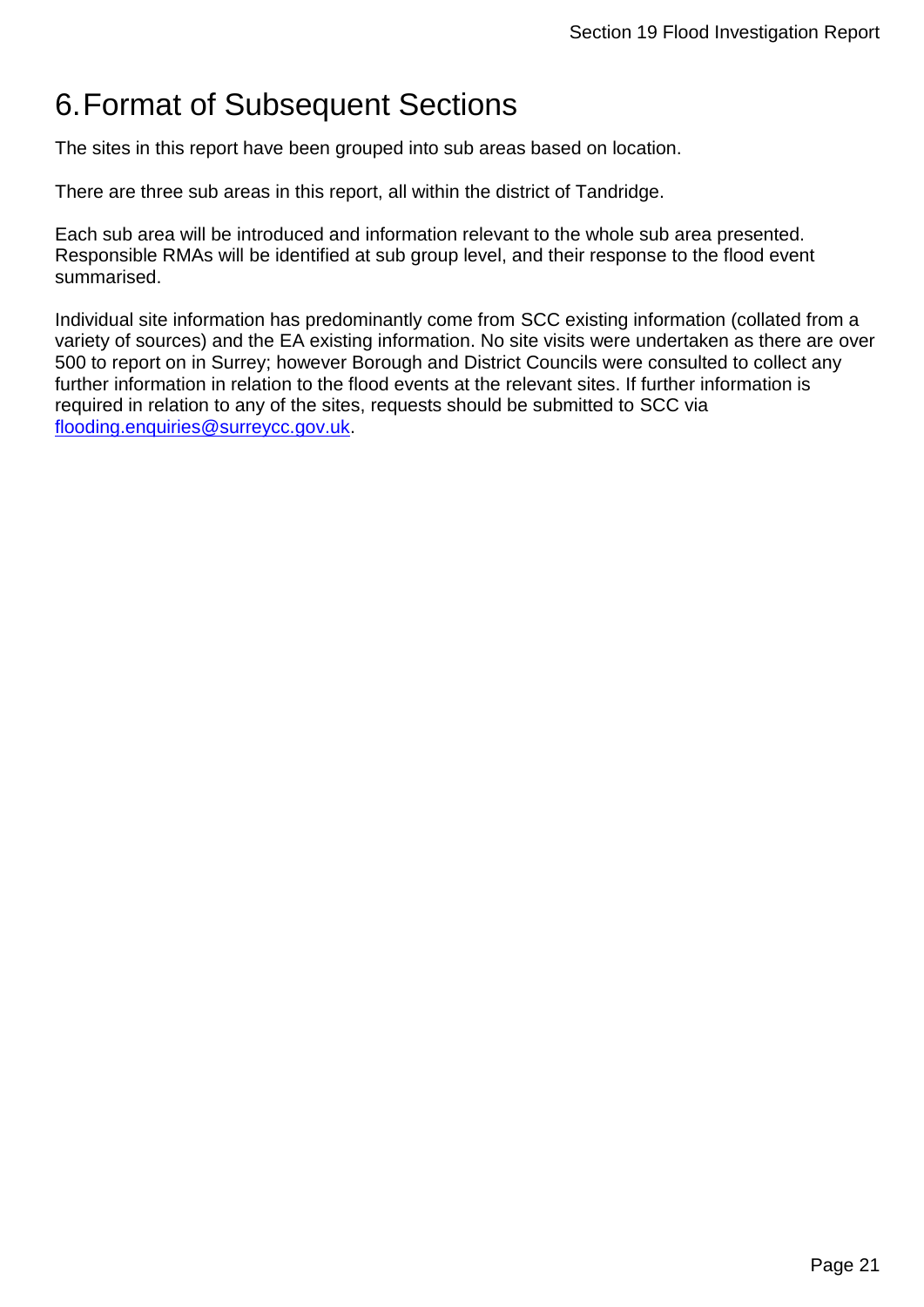# <span id="page-21-0"></span>7.Sub Area: Burstow

#### <span id="page-21-1"></span>**7.1. Sub Area Definition**

This sub area covers the area of Burstow and Shipley Bridge.

#### <span id="page-21-2"></span>**7.2. Location and Catchment Description**

Burstow is located in the upper catchment of the River Mole and is at risk of flooding from the Burstow Stream (a tributary of the River Mole) and from surface water, as illustrated on the EA online flood mapping.

The flood risk maps do not take into account climate change and are designed only to give an indication of flood risk to an area of land and are not sufficiently detailed to show whether an individual property is at risk of flooding.

The bedrock geology in this area is the relatively impermeable mudstone of the Weald Clay Formation. The very north and also south-west of the sub area are underlain by superficial deposits of Alluvium and River Terrace Deposits which are associated with fluvial environments and can convey flood waters. The areas underlain by these superficial deposits have the potential to experience groundwater flooding at the surface.

Over winter 2013/14 the periods of prolonged rainfall led to the ground quickly becoming saturated, increasing rates of surface water runoff during subsequent rainfall events. This runoff regularly exceeded the capacity of drainage systems, both road-side ditches and pipes, leading to surface water ponding and overland flow and the flooding of roads and property.

The parts of the sub area around Burstow Stream are within the Flood Warning and/or Flood Alert Areas. These are areas for which the EA provides free flood warnings.

#### <span id="page-21-3"></span>**7.3. Identification of Relevant RMAs**

Following a range of consultation events during and since the floods, the relevant RMAs in this sub area have been identified as being the Land Drainage Authority (SCC / TDC) and the LLFA (SCC).

### <span id="page-21-4"></span>**7.4. Exercised Flood Risk Management Functions and Other Actions**

#### **Surrey County Council**

Broadbridge Lane was closed between Perrylands Lane and Church Road on 17 January 2014.

Cross Lane was closed due to flooded ditches on 13 February 2014.

Antlands Lane and Redehall Road were also subject to temporary road closures.

SCC are undertaking an assessment of potential options to reduce flood risk in the Burstow.

Section [5](#page-17-0) provides additional details of SCC's wider flood risk management functions and other relevant actions prior to, during and since the flood incident.

#### **Tandridge District Council**

TDC Distributed sandbags to residents during the flooding.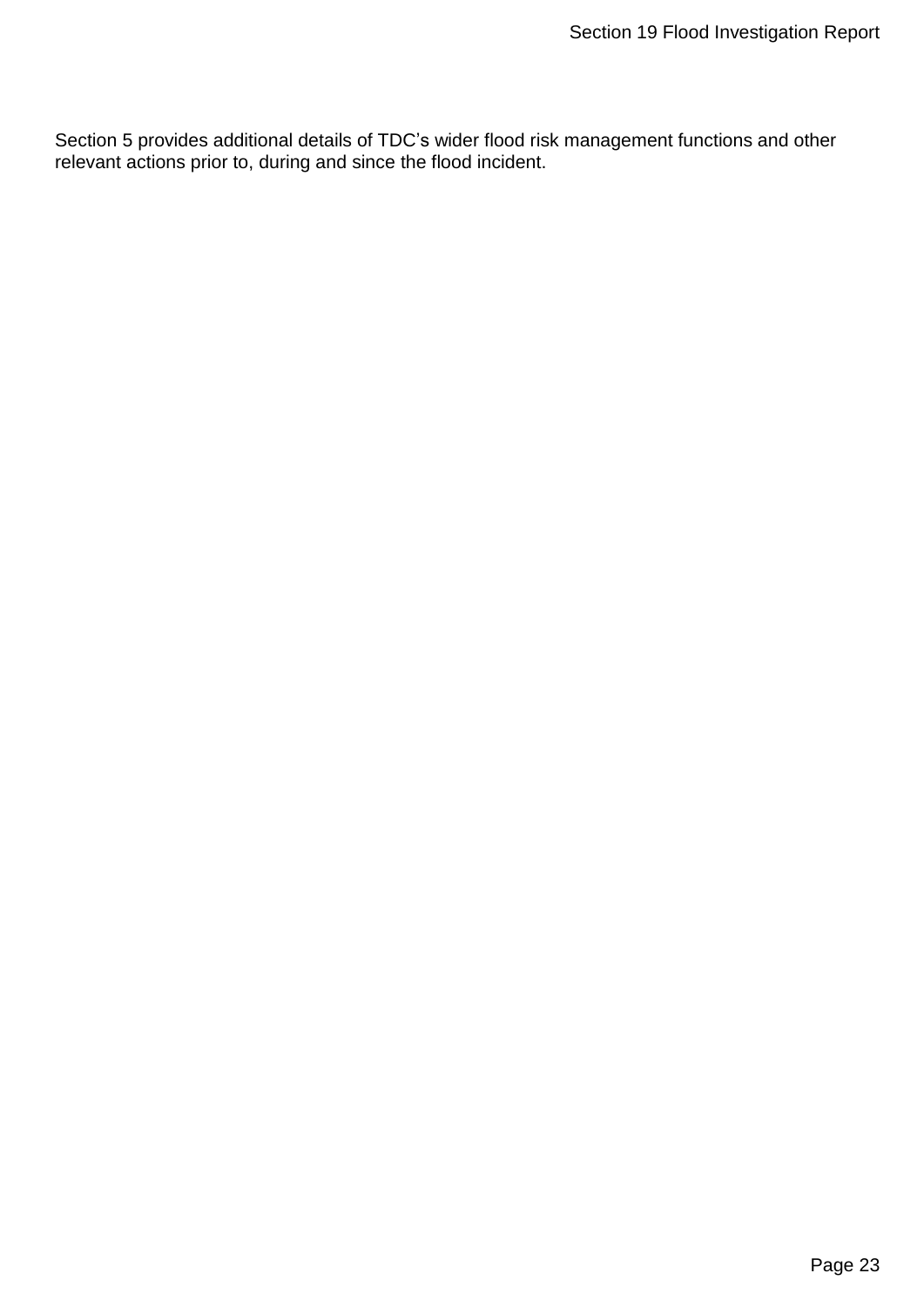# <span id="page-23-0"></span>8.Sub Area: Caterham

#### <span id="page-23-1"></span>**8.1. Sub Area Definition**

This sub area covers the area of Caterham and Caterham-on-the-Hill.

### <span id="page-23-2"></span>**8.2. Location and Catchment Description**

Caterham is located in the upper Catchment of the Caterham Bourne; a seasonal tributary of the River Wandle. The underlying chalk bedrock geology means that the area is at risk from groundwater flooding (particularly along Stafford Road and the east of the sub area), as well as being prone to localised surface water flooding, as identified on the online EA and British Geological Survey mapping. To the west of the sub area, there are superficial deposits of clay with flint, which are likely to be impermeable and therefore promote surface water runoff rather than infiltration.

The EA flood risk maps do not take into account climate change and are designed only to give an indication of flood risk to an area of land and are not sufficiently detailed to show whether an individual property is at risk of flooding.

During the winter of 2013/14 there were a number of instances of internal property flooding in the Caterham sub area.

The sub area is not located within the EA Flood Warning or Flood Alert Areas.

#### <span id="page-23-3"></span>**8.3. Identification of Relevant RMAs**

Following a range of consultation events during and since the floods, the relevant RMAs in this sub area have been identified as being the Land Drainage Authority (SCC/TDC) and the LLFA (SCC).

#### <span id="page-23-4"></span>**8.4. Exercised Flood Risk Management Functions and Other Actions**

#### **Surrey County Council**

Since the flooding, SCC commissioned a study to investigate the surface water drainage system in Caterham-on-the-Hill from Queens Park to Coulsdon Common. This recently completed study included survey of the drainage assets and identification of possible drainage asset and flood risk management options.

Section [5](#page-17-0) provides additional details of SCC's wider flood risk management functions and other relevant actions prior to, during and since the flood incident.

#### **Tandridge District Council**

A TDC officer attended flooded property in Park Road.

TDC wrote to residents in Park Road about the Repair and Renew Grant.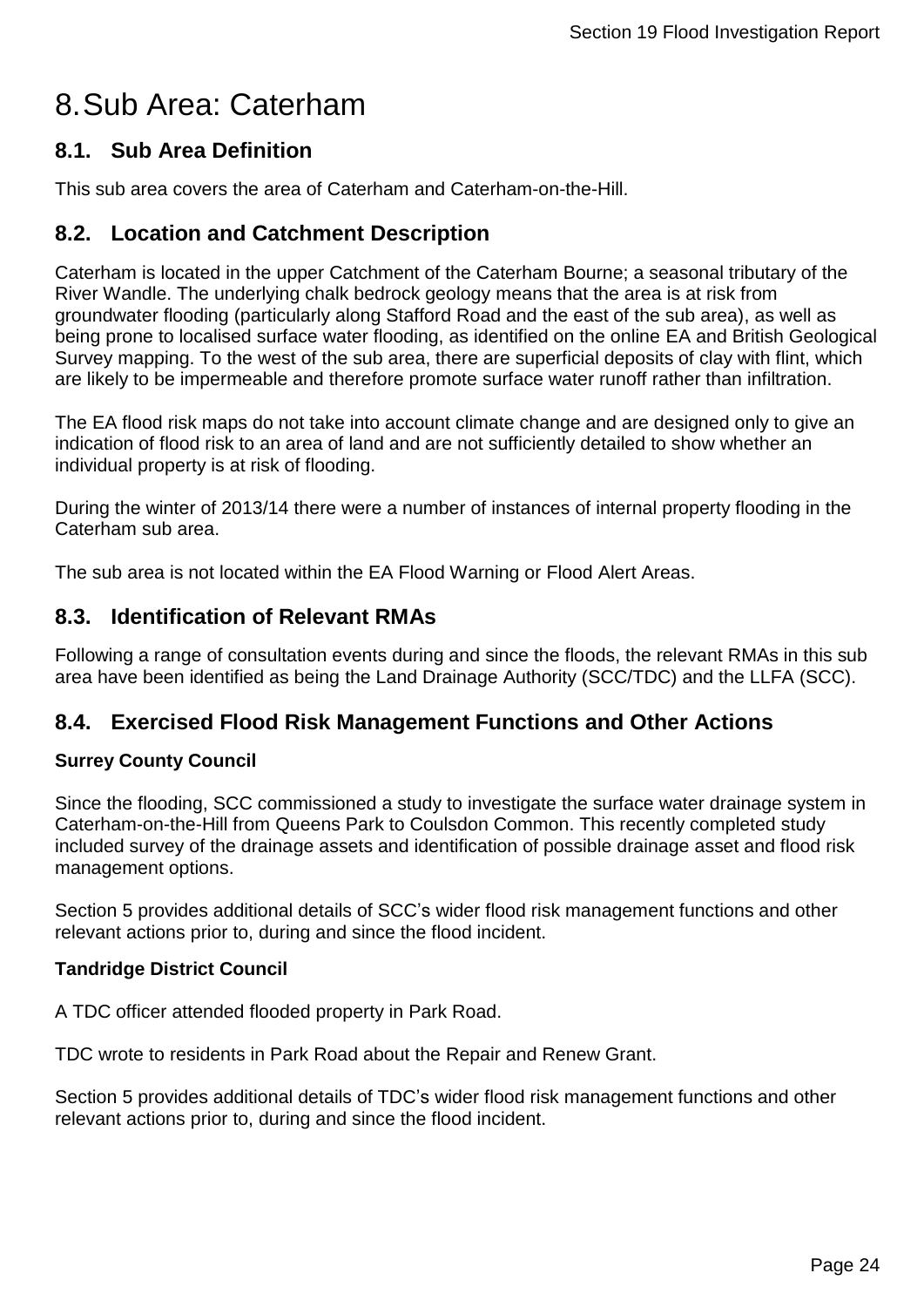# <span id="page-24-0"></span>9.Sub Area: Felbridge

#### <span id="page-24-1"></span>**9.1. Sub Area Definition**

This sub area covers the area of Felbridge and Newchapel.

#### <span id="page-24-2"></span>**9.2. Location and Catchment Description**

The Felbridge sub area is located in the upper catchment of the River Eden and is subject to river flooding from Felbridge Water and the Eden Brook, as well as surface water flooding. The areas at risk are illustrated on the EA online flood mapping.

The flood risk maps do not take into account climate change and are designed only to give an indication of flood risk to an area of land and are not sufficiently detailed to show whether an individual property is at risk of flooding.

The sub area is underlain by bedrock of the Upper Tunbridge Wells Sand formation (Sandstone and Siltstone) and superficial deposits of alluvium and head, which cross Copthorne Road near to Hedgecourt Lake. Although alluvium is associated with fluvial environments and can convey flood waters, there is limited potential across this sub area for groundwater flooding to occur.

During the winter of 2013/14 there were a number of instances of road closures in the Felbridge sub area.

The sub area is not located within the EA Flood Warning or Flood Alert Areas.

#### <span id="page-24-3"></span>**9.3. Identification of Relevant RMAs**

Following a range of consultation events during and since the floods, the relevant RMAs in this sub area have been identified as being the Land Drainage Authority (SCC/TDC) and the LLFA (SCC).

#### <span id="page-24-4"></span>**9.4. Exercised Flood Risk Management Functions and Other Actions**

#### **Surrey County Council**

There are no details available on SCC's exercised flood risk management functions prior to, during and since the flood incident in this sub area.

Section [5](#page-17-0) provides additional details of SCC's wider flood risk management functions and other relevant actions prior to, during and since the flood incident.

#### **Tandridge District Council**

There are no details available on TDC's exercised flood risk management functions prior to, during and since the flood incident in this sub area.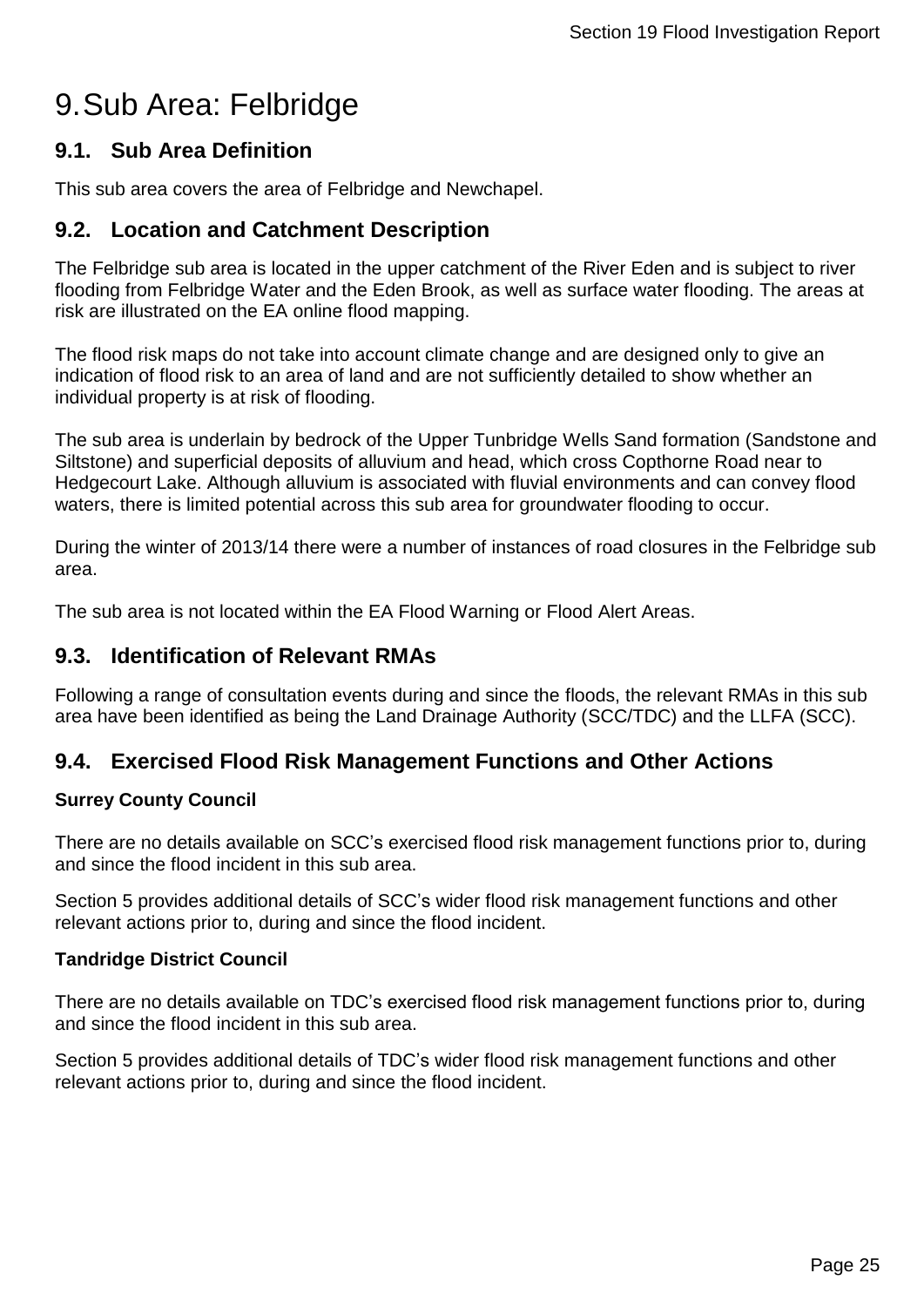# <span id="page-25-0"></span>10. Sub Area: Godstone & Blindley Heath

### <span id="page-25-1"></span>**10.1. Sub Area Definition**

This sub area covers the area of Blindley Heath, Godstone, South Godstone and Tandridge.

### <span id="page-25-2"></span>**10.2. Location and Catchment Description**

The Godstone and Blindley Heath sub area is located in the upper catchment of the River Eden and is subject to river flooding from Gibbs Brook, the Eden Brook and local tributaries, as well as surface water flooding. The areas at risk are illustrated on the EA online flood mapping.

The flood risk maps do not take into account climate change and are designed only to give an indication of flood risk to an area of land and are not sufficiently detailed to show whether an individual property is at risk of flooding.

The sub area is underlain by the Weald Clay Formation mudstones in the south and various sandstone formations in the north, with areas at risk of groundwater flooding, particularly at the interface of these different bedrock types. There are also superficial deposits of alluvium which run along the Hookstile Gully downstream of Eastbourne Road, the Ray Brook and the Gibbs Brook, which are associated with fluvial environments and can convey flood waters. There is the potential for groundwater flooding to occur at the surface along these watercourses as a result of the alluvium.

During the winter of 2013/14 there were a number of instances of road closures and internal property flooding in the Godstone & Blindley Heath sub area.

The sub area is not located within the EA Flood Warning or Flood Alert Areas.

#### <span id="page-25-3"></span>**10.3. Identification of Relevant RMAs**

Following a range of consultation events during and since the floods, the relevant RMAs in this sub area have been identified as being the Land Drainage Authority (SCC/TDC) and the LLFA (SCC).

### <span id="page-25-4"></span>**10.4. Exercised Flood Risk Management Functions and Other Actions**

#### **Surrey County Council**

On 19 and 20 October 2013 gullies were cleaned along Eastbourne Road from just north of South Godstone to 1km south of Blindley Heath.

Flooding on Godstone Road / Eastbourne Road was cleared on 17 December 2013.

Police reported flooding and SCC contractors visited Eastbourne Road. Subsequently a tanker was requested and signage put out on 1 January 2014

On 2 January 2014 a tanker pumped flood water from the junction of A22 and Byres Lane.

On 6 January 2014 SCC jetted pits and gullies at Eastbourne Road, leaving them free flowing.

Eastbourne Road was closed on 16 January 2014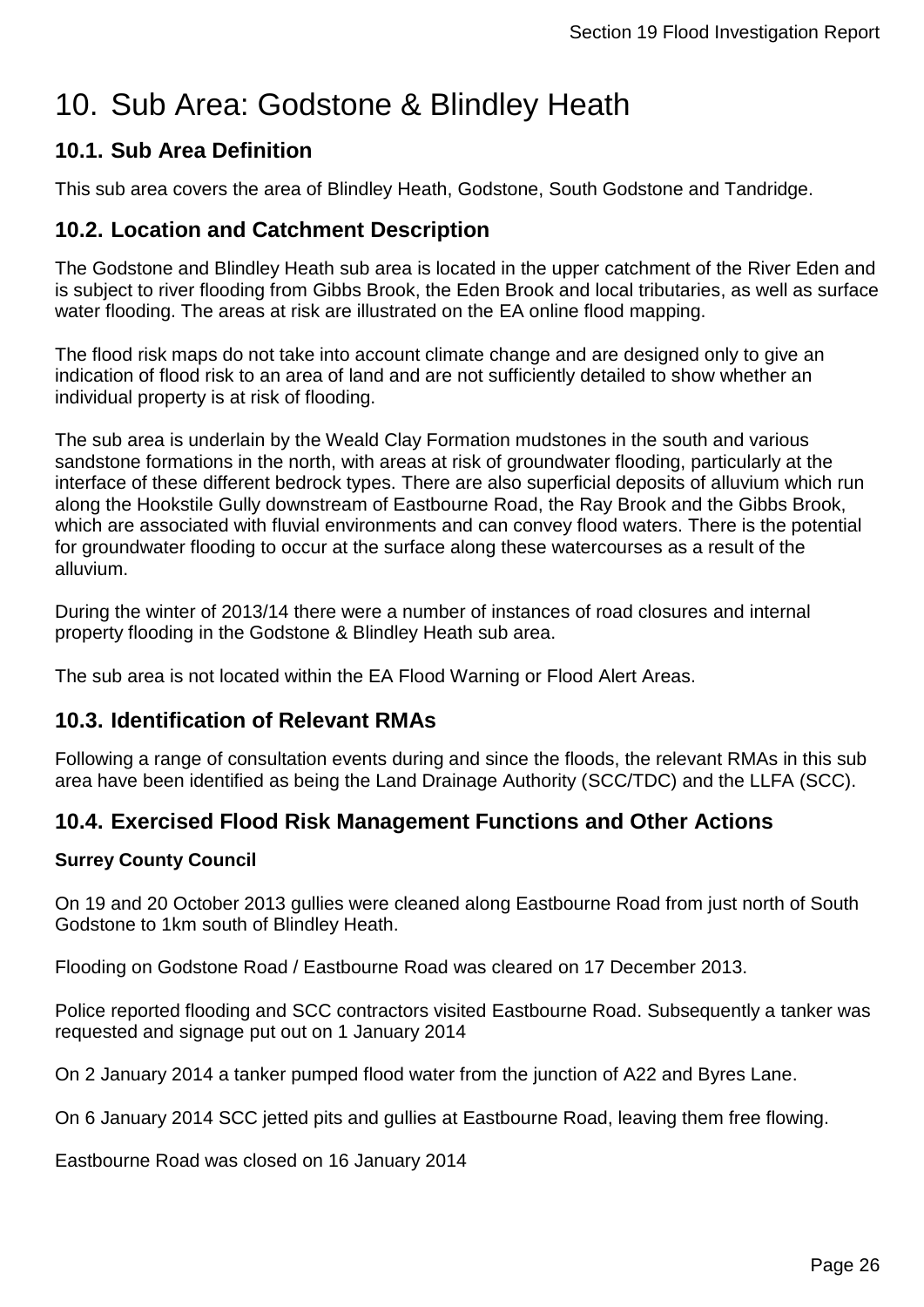As part of the LLFA Capital programme, SCC plan to increase the capacity of the highway culvert on Tandridge Lane (Crowhurst).

Section [5](#page-17-0) provides additional details of SCC's wider flood risk management functions and other relevant actions prior to, during and since the flood incident.

#### **Tandridge District Council**

TDC distributed sandbags and assisted with the protection of some properties at risk from the flood water.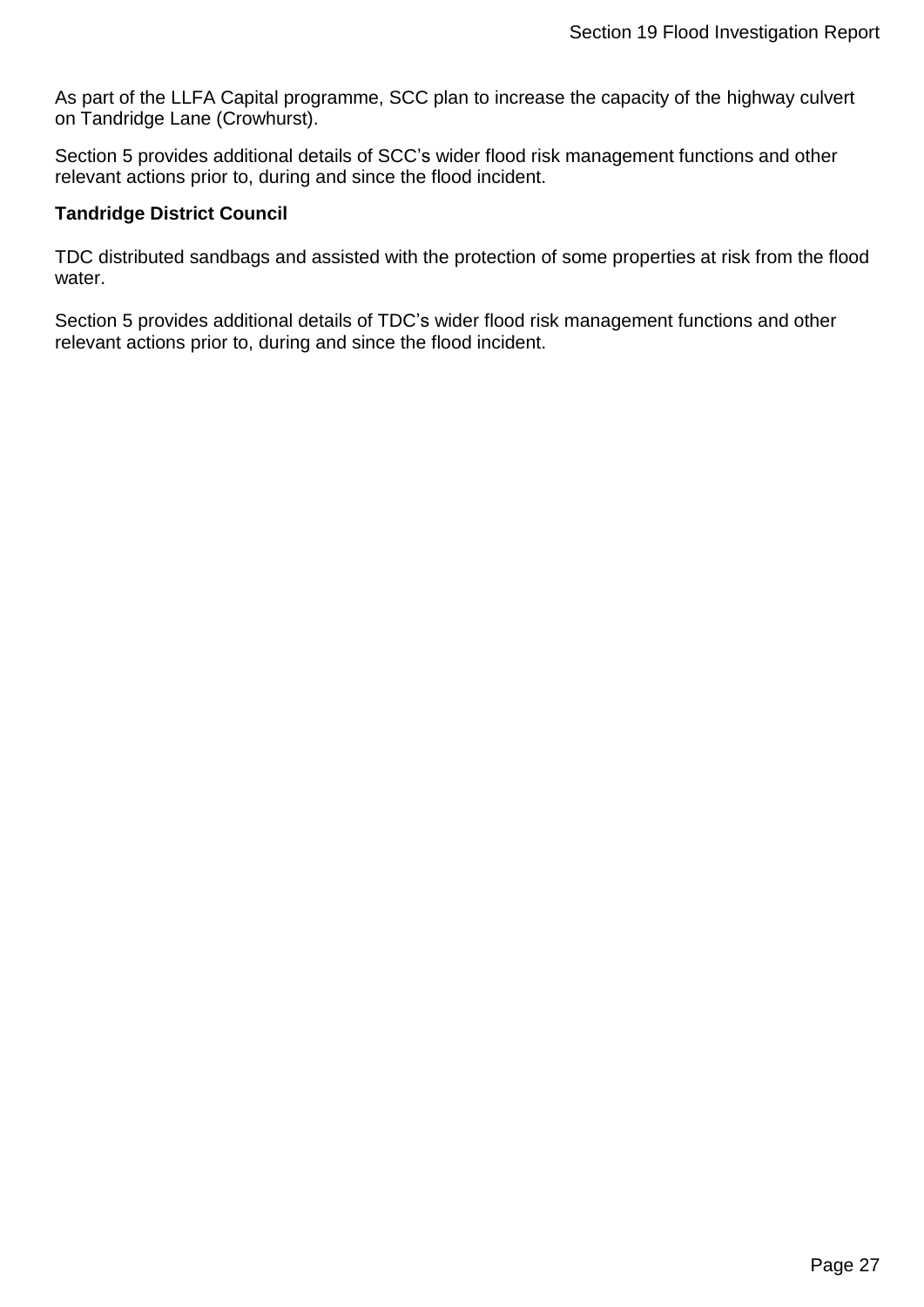# <span id="page-27-0"></span>11. Sub Area: Horne

### <span id="page-27-1"></span>**11.1. Sub Area Definition**

This sub area covers the area of Horne.

### <span id="page-27-2"></span>**11.2. Location and Catchment Description**

Horne is located in the upper catchment of the River Eden and is subject to river flooding from Ray Brook, as well as surface water flooding. The areas at risk are illustrated on the EA online flood mapping.

The flood risk maps do not take into account climate change. They are designed only to give an indication of flood risk to an area of land and are not sufficiently detailed to show whether an individual property is at risk of flooding.

The bedrock geology in this area is the relatively impermeable mudstone of the Weald Clay Formation. However there are superficial deposits of alluvium which run along the Ray Brook from which there is the potential to experience groundwater flooding at the surface.

Over winter 2013/14 the periods of prolonged rainfall led to the ground quickly becoming saturated, increasing rates of surface water runoff during subsequent rainfall events. This runoff exceeded the capacity of drainage systems (channels, road-side ditches and pipes), leading to surface water ponding and overland flow and the flooding of property in this sub area.

The sub area is not located within the EA Flood Warning or Flood Alert Areas.

### <span id="page-27-3"></span>**11.3. Identification of Relevant RMAs**

Following a range of consultation events during and since the floods, the relevant RMAs in this sub area have been identified as being the Land Drainage Authority (SCC/TDC) and the LLFA (SCC).

### <span id="page-27-4"></span>**11.4. Exercised Flood Risk Management Functions and Other Actions**

#### **Surrey County Council**

No flood risk management functions relevant to SCC have been identified as specific to the flood incident in this sub area.

Section [5](#page-17-0) provides additional details of SCC's wider flood risk management functions and other relevant actions prior to, during and since the flood incident.

#### **Tandridge District Council**

No flood risk management functions relevant to TDC have been identified as specific to the flood incident in this sub area.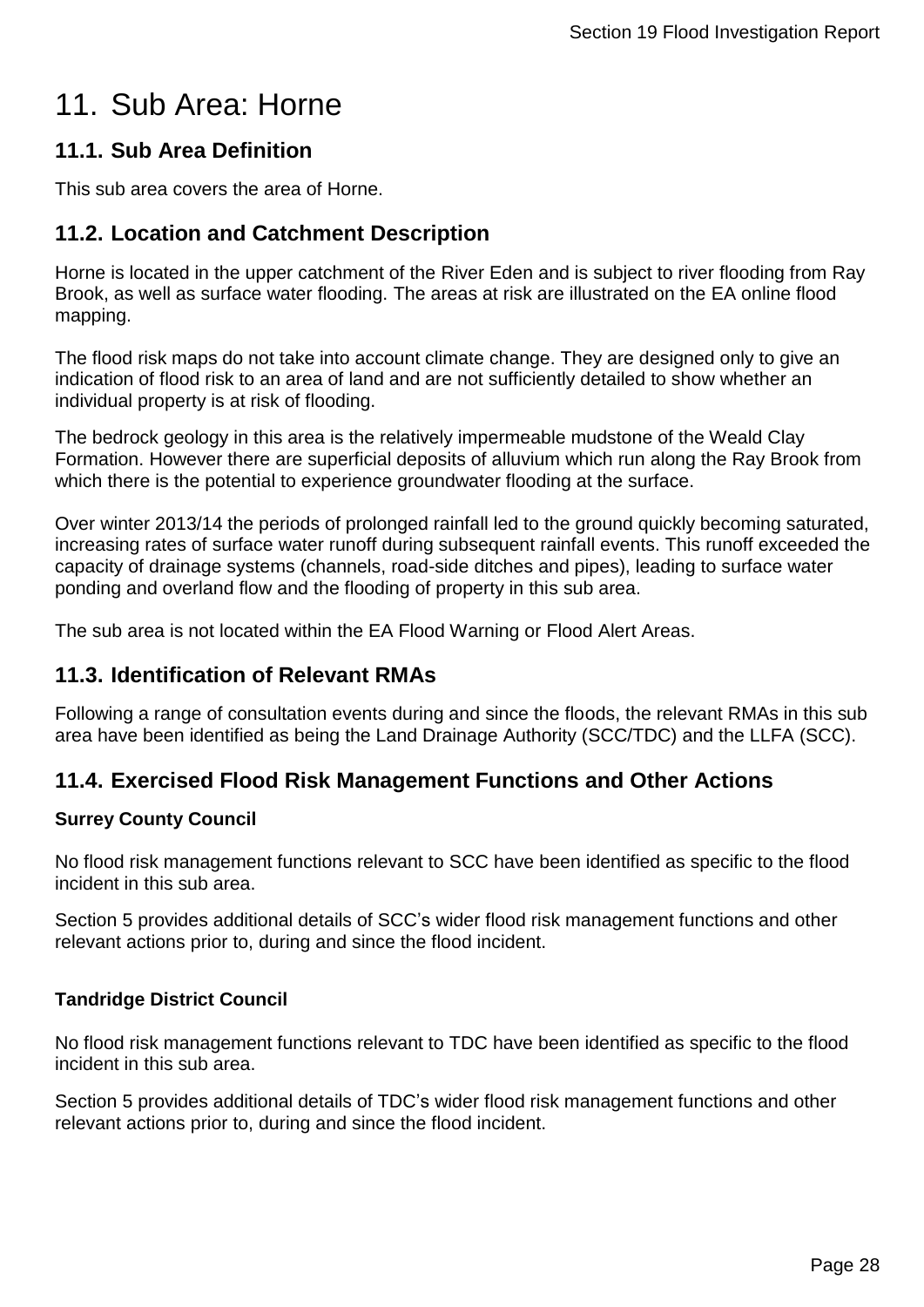# <span id="page-28-0"></span>12. Sub Area: Limpsfield & Oxted

# <span id="page-28-1"></span>**12.1. Sub Area Definition**

This sub area covers the area of Hurst Green, Limpsfield and Oxted.

### <span id="page-28-2"></span>**12.2. Location and Catchment Description**

The Limpsfield and Oxted sub area is located in the upper catchment of the River Eden and is subject to river flooding from the River Eden and the Crooked River, as well as surface water flooding. The areas at risk are illustrated on the EA online flood mapping.

The flood risk maps do not take into account climate change and are designed only to give an indication of flood risk to an area of land and are not sufficiently detailed to show whether an individual property is at risk of flooding.

The sub area is underlain by the Weald Clay Formation mudstones in the south and various sandstone formations in the north. There is limited potential for groundwater flooding to occur across the sub area.

During the winter of 2013/14 there were a number of instances of road closures and internal property flooding in the Limpsfield & Oxted sub area.

The sub area is not located within the EA Flood Warning or Flood Alert Areas.

#### <span id="page-28-3"></span>**12.3. Identification of Relevant RMAs**

Following a range of consultation events during and since the floods, the relevant RMAs in this sub area have been identified as being the Land Drainage Authority (SCC/TDC) and the LLFA (SCC).

### <span id="page-28-4"></span>**12.4. Exercised Flood Risk Management Functions and Other Actions**

#### **Surrey County Council**

17 January 2014, Clacket Lane was closed.

Section [5](#page-17-0) provides additional details of SCC's borough-wide exercised Flood Risk Management Functions prior to, during and since the flood incident.

#### **Tandridge District Council**

No flood risk management functions relevant to TDC have been identified as specific to the flood incident in this sub area.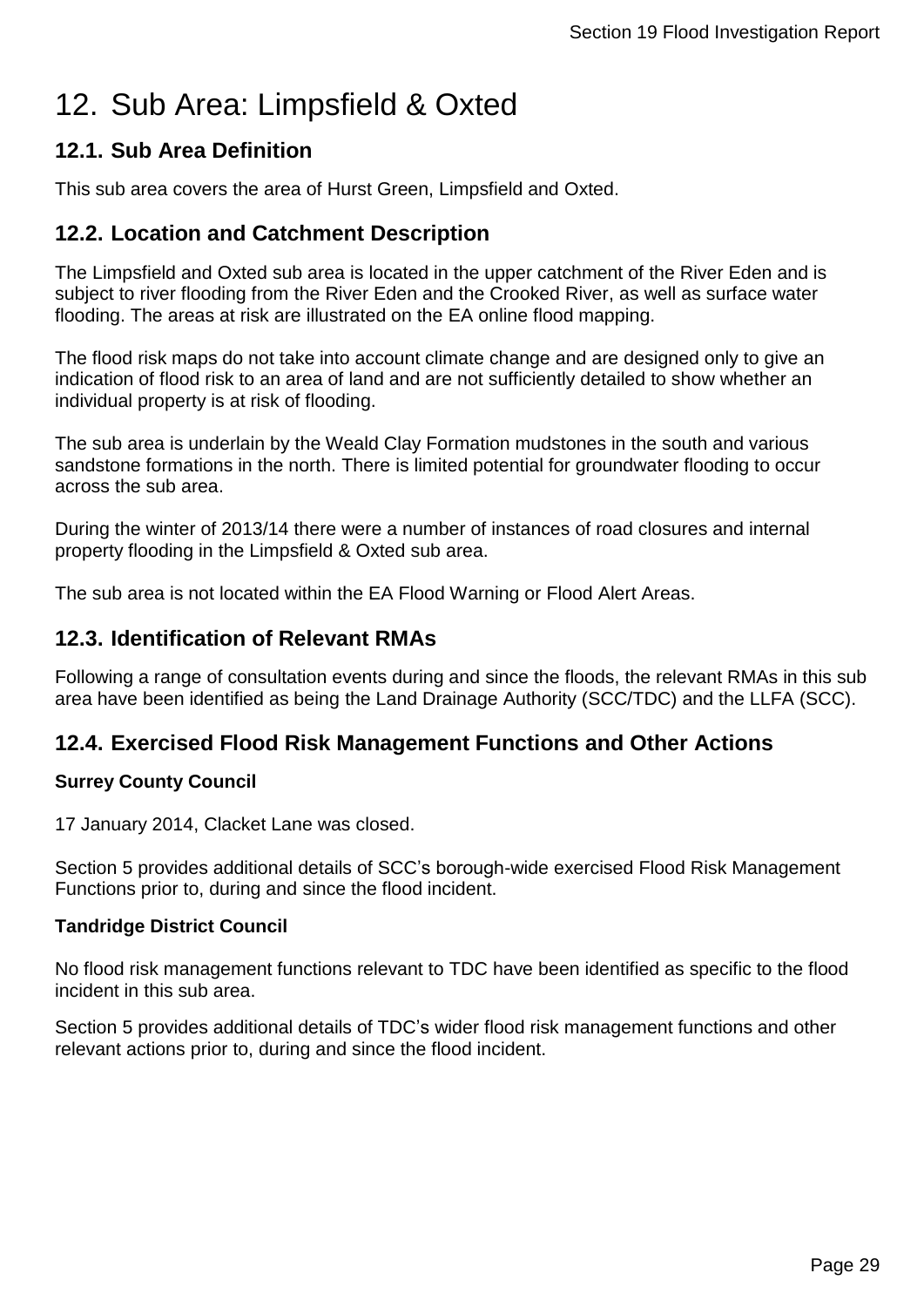# <span id="page-29-0"></span>13. Sub Area: Lingfield

### <span id="page-29-1"></span>**13.1. Sub Area Definition**

This sub area covers the area of Lingfield.

# <span id="page-29-2"></span>**13.2. Location and Catchment Description**

The Lingfield sub area is located in the upper catchment of the River Eden and is subject to river flooding from the Eden Brook and the Ray Brook, as well as surface water flooding. The areas at risk are illustrated on the EA online flood mapping.

The flood risk maps do not take into account climate change and are designed only to give an indication of flood risk to an area of land and are not sufficiently detailed to show whether an individual property is at risk of flooding.

The north of the sub area is underlain by the Wealden Group (clay) and to the south is the Upper Tunbridge Wells Sand formation (sandstones and siltstones). Superficial deposits of River Terrace Deposits and Alluvium broadly follow the paths of watercourses which cross the sub area, particularly to the east.

During the 2013/2014 winter flooding there were reports of sewer flooding, main river flooding and groundwater flooding in Lingfield. This resulted in a number of instances of road closures and internal property flooding in the Lingfield sub area.

The parts of the sub area closest to the main watercourses (in the north of the sub area) are within the Flood Warning and Flood Alert Areas. These are areas for which the EA provides free flood warnings.

### <span id="page-29-3"></span>**13.3. Identification of Relevant RMAs**

Following a range of consultation events during and since the floods, the relevant RMAs in this sub area have been identified as being the EA, the Water Companies (TW and SWS), the LLFA (SCC), the Highway Authority (SCC) and the Land Drainage Authority (SCC/TDC).

### <span id="page-29-4"></span>**13.4. Exercised Flood Risk Management Functions and Other Actions**

#### **Surrey County Council**

On 17 January 2014, St. Piers Lane was closed.

On 17 January 2014 and 1 February 2014, Haxted Road was closed.

Starborough Road, St Piers Lane and Honeypot Lane were closed.

SCC have completed extensive refurbishment and improvements to the drainage system along Moor Lane, to the east of the Lingfield sub area, to alleviate flooding to nearby properties.

#### **Environment Agency**

No flood risk management functions relevant to the EA have been identified as specific to the flood incident in this sub area.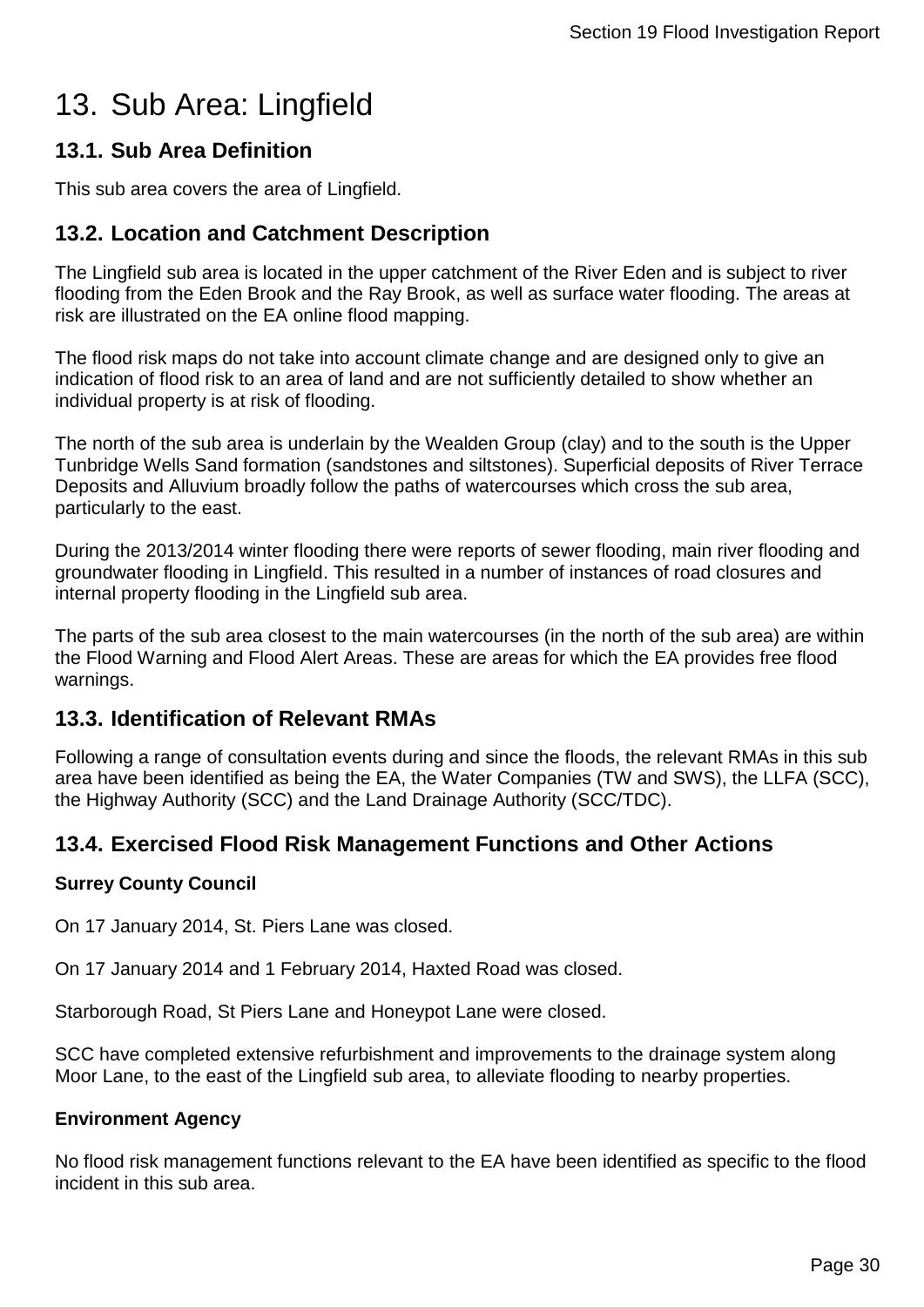Section [5](#page-17-0) provides additional details of EA's wider flood risk management functions and other relevant actions prior to, during and since the flood incident.

#### **Tandridge District Council**

TDC reported that they made sandbags available to residents during the flooding.

Section [5](#page-17-0) provides additional details of TDC's wider flood risk management functions and other relevant actions prior to, during and since the flood incident.

#### **Thames Water**

No flood risk management functions relevant to TW have been identified as specific to the flood incident in this sub area.

Section [5](#page-17-0) provides additional details of TW's wider flood risk management functions and other relevant actions prior to, during and since the flood incident.

#### **Southern Water**

No flood risk management functions relevant to SWS have been identified as specific to the flood incident in this sub area.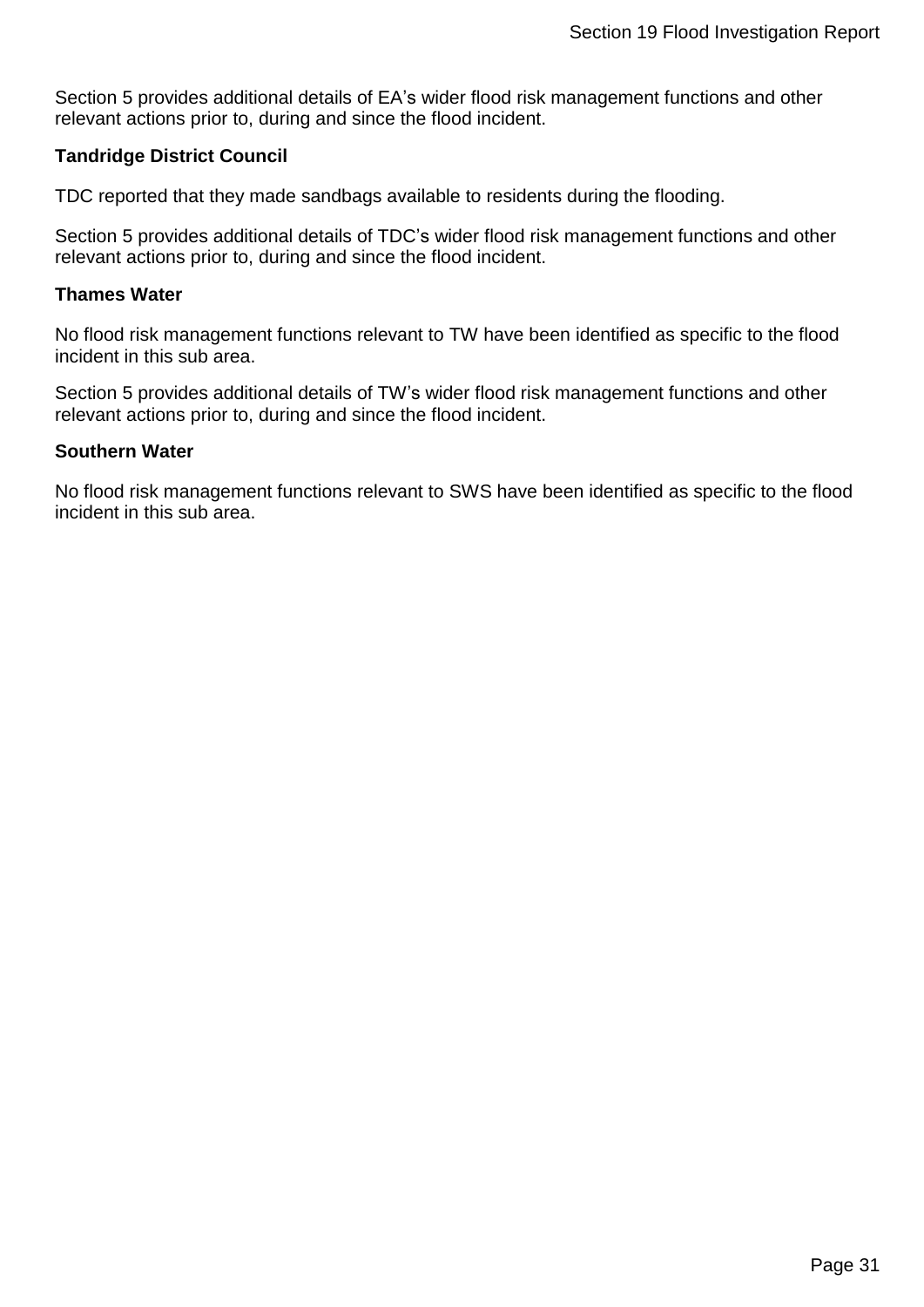# <span id="page-31-0"></span>14. Sub Area: Nutfield

### <span id="page-31-1"></span>**14.1. Sub Area Definition**

This sub area covers the area of Nutfield, Ridge Green and South Nutfield.

### <span id="page-31-2"></span>**14.2. Location and Catchment Description**

The Nutfield sub area is located in the upper catchment of the River Mole and is subject to river flooding from the Nutfield Brook, as well as surface water flooding. The areas at risk are illustrated on the EA online flood mapping.

The flood risk maps do not take into account climate change and are designed only to give an indication of flood risk to an area of land and are not sufficiently detailed to show whether an individual property is at risk of flooding.

The sub area is underlain by the Weald Clay Formation mudstones in the south and various sandstone formations in the north. There are superficial deposits of alluvium which run along the Nutfield Brook, which have the potential for groundwater flooding at the surface.

During the 2013/2014 winter flooding there were reports of potential sewer flooding and main river flooding in Nutfield. This resulted in a number of instances of road closures and internal property flooding in the Nutfield sub area.

The parts of the sub area closest to Nutfield Brook (in the south of the sub area) are within the Flood Warning and Flood Alert Areas. These are areas for which the EA provides free flood warnings.

### <span id="page-31-3"></span>**14.3. Identification of Relevant RMAs**

Following a range of consultation events during and since the floods, the relevant RMAs in this sub area have been identified as being the EA, the Land Drainage Authority (SCC/TDC), the LLFA (SCC), the Highway Authority (SCC) and the Water Company (TW).

#### <span id="page-31-4"></span>**14.4. Exercised Flood Risk Management Functions and Other Actions**

#### **Surrey County Council**

On 17 January 2014, Kings Cross Lane was closed.

SCC are preparing a scheme to improve the culvert and header walls for the Nutfield Brook which runs under Kings Cross Lane by Ketwin's Woods. It is hoped that the scheme will be progressing late summer early autumn 2015.

Section [5](#page-17-0) provides additional details of SCC's wider flood risk management functions and other relevant actions prior to, during and since the flood incident.

#### **Environment Agency**

No flood risk management functions relevant to the EA have been identified as specific to the flood incident in this sub area.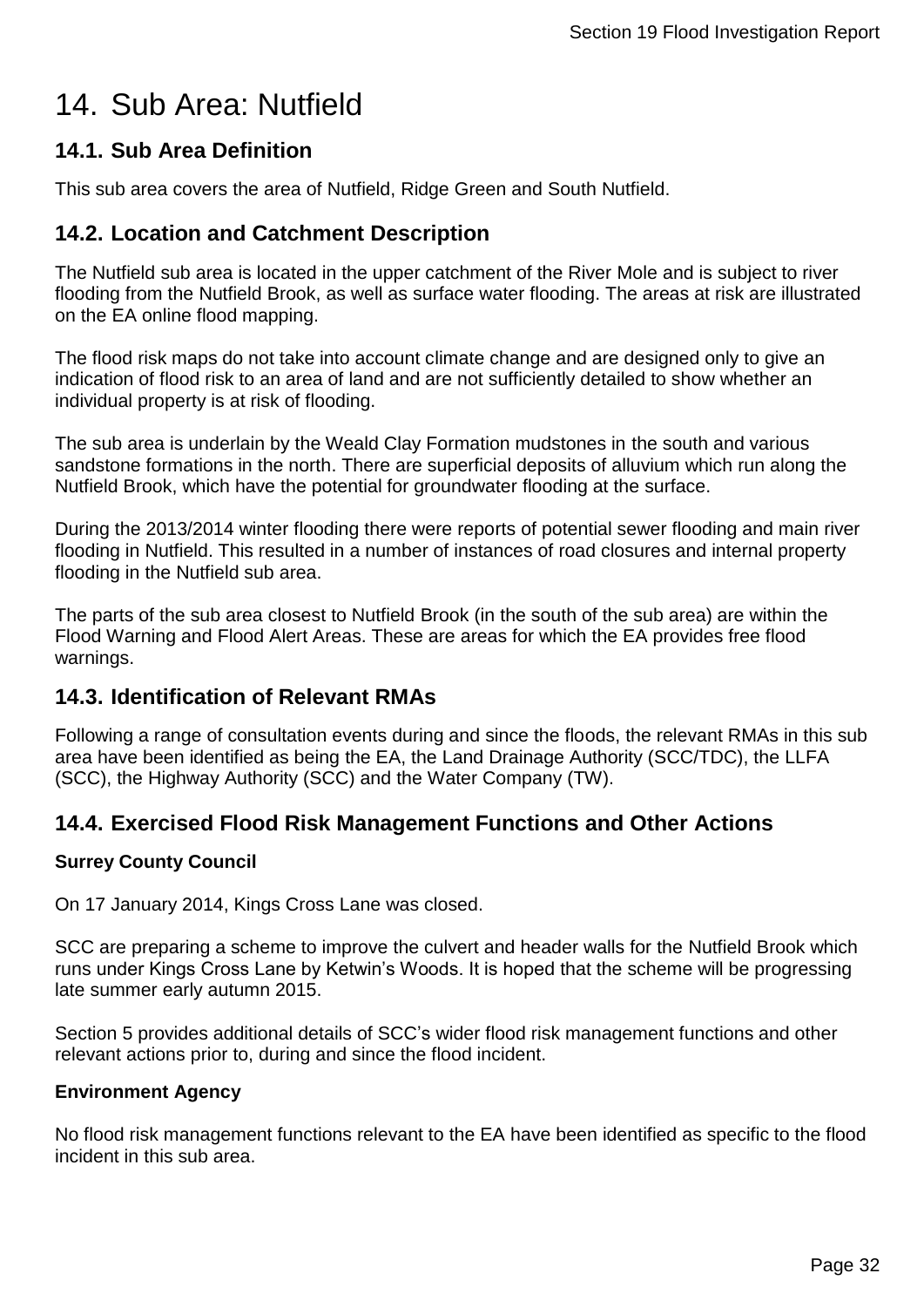Section [5](#page-17-0) provides additional details of EA's wider flood risk management functions and other relevant actions prior to, during and since the flood incident.

#### **Tandridge District Council**

Sandbags were provided to those properties at risk from flooding in Mid Street.

Section [5](#page-17-0) provides additional details of TDC's wider flood risk management functions and other relevant actions prior to, during and since the flood incident.

#### **Thames Water**

No flood risk management functions relevant to TW have been identified as specific to the flood incident in this sub area.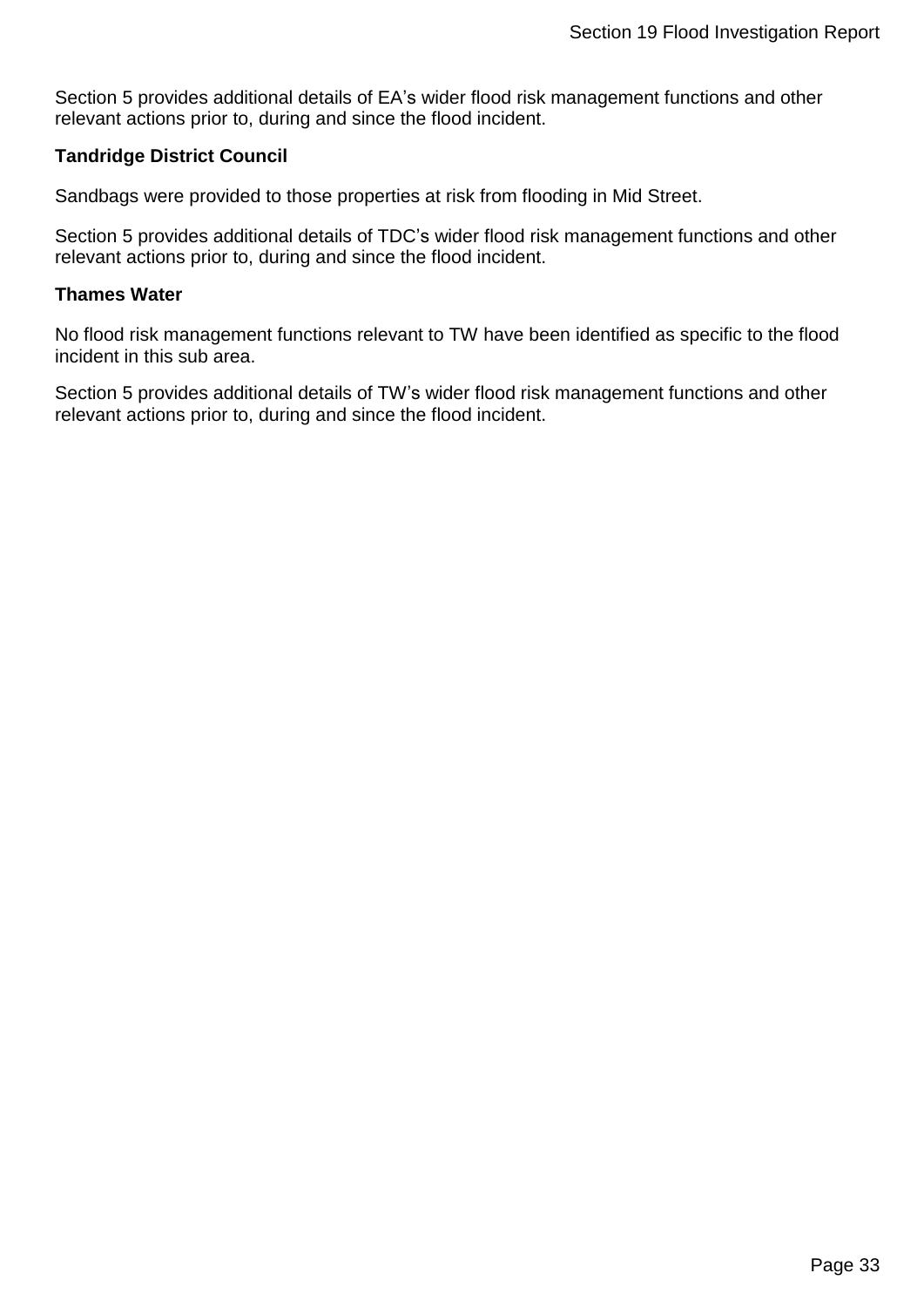# <span id="page-33-0"></span>15. Sub Area: Outwood

### <span id="page-33-1"></span>**15.1. Sub Area Definition**

This sub area covers the area of Outwood

# <span id="page-33-2"></span>**15.2. Location and Catchment Description**

The Outwood sub area is located in the upper catchment of the River Mole and is subject to localised surface water flooding. The areas at risk are illustrated on the EA online flood mapping.

The flood risk maps do not take into account climate change and are designed only to give an indication of flood risk to an area of land and are not sufficiently detailed to show whether an individual property is at risk of flooding.

The bedrock geology in this area is the relatively impermeable mudstone of the Weald Clay Formation.

Over winter 2013/14 the periods of prolonged rainfall led to the ground quickly becoming saturated, increasing rates of surface water runoff during subsequent rainfall events. This runoff may have exceeded the capacity of drainage systems (including the channels of the Salfords Stream tributary which conveys flows to the north of Outwood), leading to surface water ponding, overland flow and the flooding of property in this sub area. The British Geological Society also records local outcrops of sandstone and limestone in and around Outwood, with groundwater springs located at the interface of these different bedrock types. Groundwater emergence may therefore also have contributed to the flooding experienced over winter 2013/14.

The flooding in the Outwood sub area resulted in a number of instances of internal property flooding.

The sub area is not located within the EA Flood Warning or Flood Alert Areas.

### <span id="page-33-3"></span>**15.3. Identification of Relevant RMAs**

Following a range of consultation events during and since the floods, the relevant RMAs in this sub area have been identified as being the Land Drainage Authority (SCC/TDC) and the LLFA (SCC).

### <span id="page-33-4"></span>**15.4. Exercised Flood Risk Management Functions and Other Actions**

#### **Surrey County Council**

No flood risk management functions relevant to SCC have been identified as specific to the flood incident in this sub area.

Section [5](#page-17-0) provides additional details of SCC's wider flood risk management functions and other relevant actions prior to, during and since the flood incident.

#### **Tandridge District Council**

No flood risk management functions relevant to TDC have been identified as specific to the flood incident in this sub area.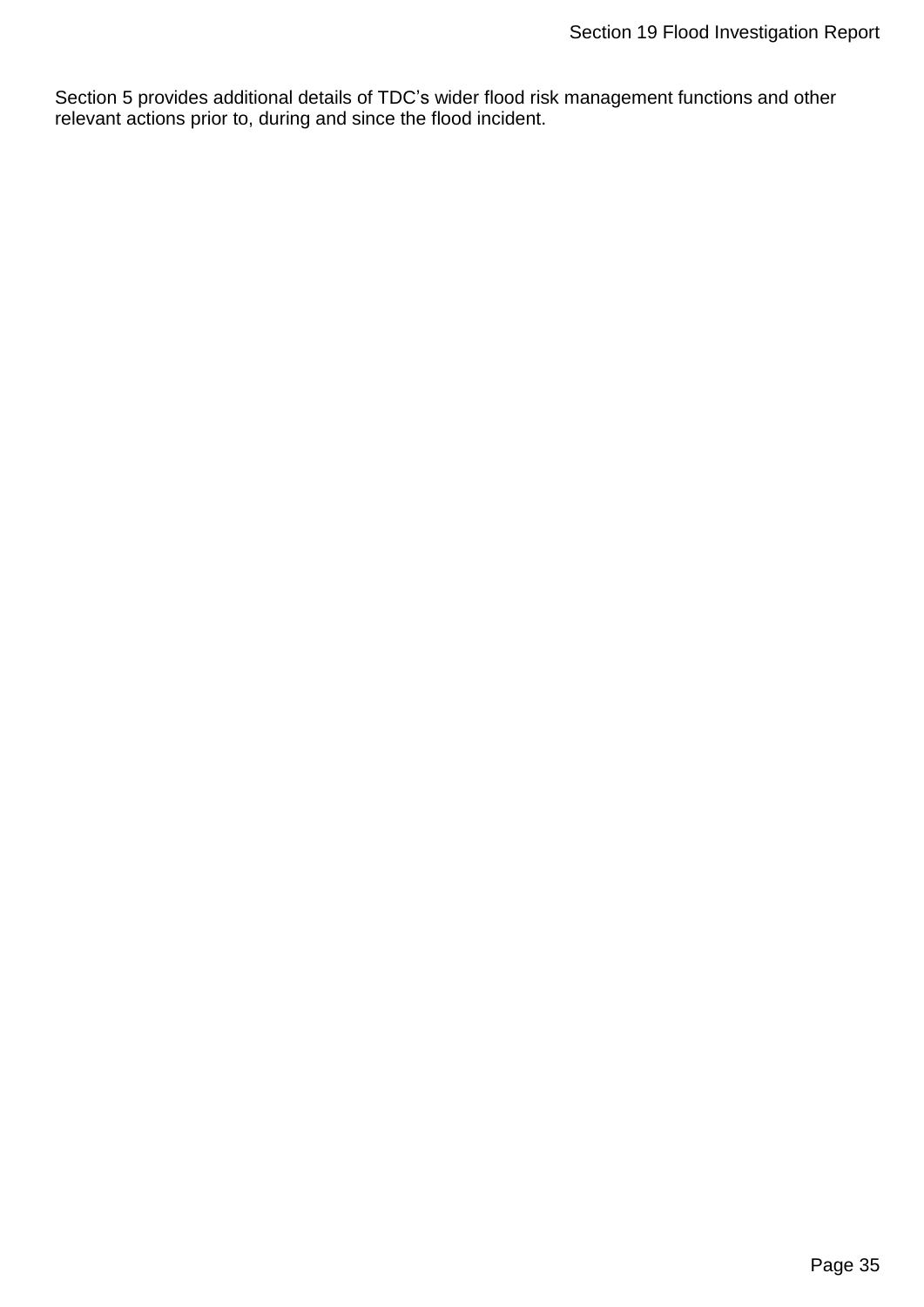# <span id="page-35-0"></span>16. Sub Area: Smallfield

# <span id="page-35-1"></span>**16.1. Sub Area Definition**

This sub area covers the area of Smallfield.

# <span id="page-35-2"></span>**16.2. Location and Catchment Description**

Smallfield is located in the upper reaches of the Burstow Stream catchment and is at risk of river flooding from the upstream reach of the Weatherhill Stream. The Burstow Stream is a tributary of the River Mole. The topography and existing developed nature means that Smallfield also suffers from drainage issues associated with surface water flooding. This can be compounded by the fact that the Weatherhill Stream, the very upstream end of a designated Main River, is culverted through the village and is, in effect, a surface water sewer. The risk of river and surface water flooding posed to Smallfield is illustrated on the EA online flood mapping.

The flood risk maps do not take into account climate change and are designed only to give an indication of flood risk to an area of land and are not sufficiently detailed to show whether an individual property is at risk of flooding.

The underlying bedrock geology of the sub area is the Weald Clay (mudstone) formation. To the east of Smallfield's centre, surrounding the Burstow Stream are superficial River Terrace Deposits which have the potential to allow groundwater flooding at the surface.

During the winter of 2013/2014, Smallfield was subject to surface water flooding and foul sewer flooding. This resulted in internal property flooding and a number of road closures.

Some parts of the sub area are within the Flood Warning and Flood Alert Areas. These are areas for which the EA provides free flood warnings and can be found using the EA online mapping tool.

#### <span id="page-35-3"></span>**16.3. Identification of Relevant RMAs**

Following a range of consultation events during and since the floods, the relevant RMAs in this sub area have been identified as being the EA, the Land Drainage Authority (SCC/TDC), the LLFA (SCC), the Highway Authority (SCC), and the Water Company (TW).

### <span id="page-35-4"></span>**16.4. Exercised Flood Risk Management Functions and Other Actions**

#### **Surrey County Council**

On 3 January 2014, SCC investigated a surface water sewer on Redehall Road, and found what was believed to be a blockage causing the flooding, to actually be a collapsed pipe.

On 9-10 January 2014, SCC and Thames Water attended to the Wheelers Lane ditch and culvert system. The system was found to be blocked. The system was jetted with the aim to re-establish the surface water flow route from the Woodside Crescent pipes into the Wheelers Lane ditch. This was however only partially successful because the catchpit remained blocked.

On 17 January 2014, Wheelers Lane was closed.

On 19 January 2014, SCC jetted the sewer system Woodside Crescent northwards to clear the blockage and keep flood waters flowing away from Wheelers Lane. The Wheelers Lane sewer system was also jetted again.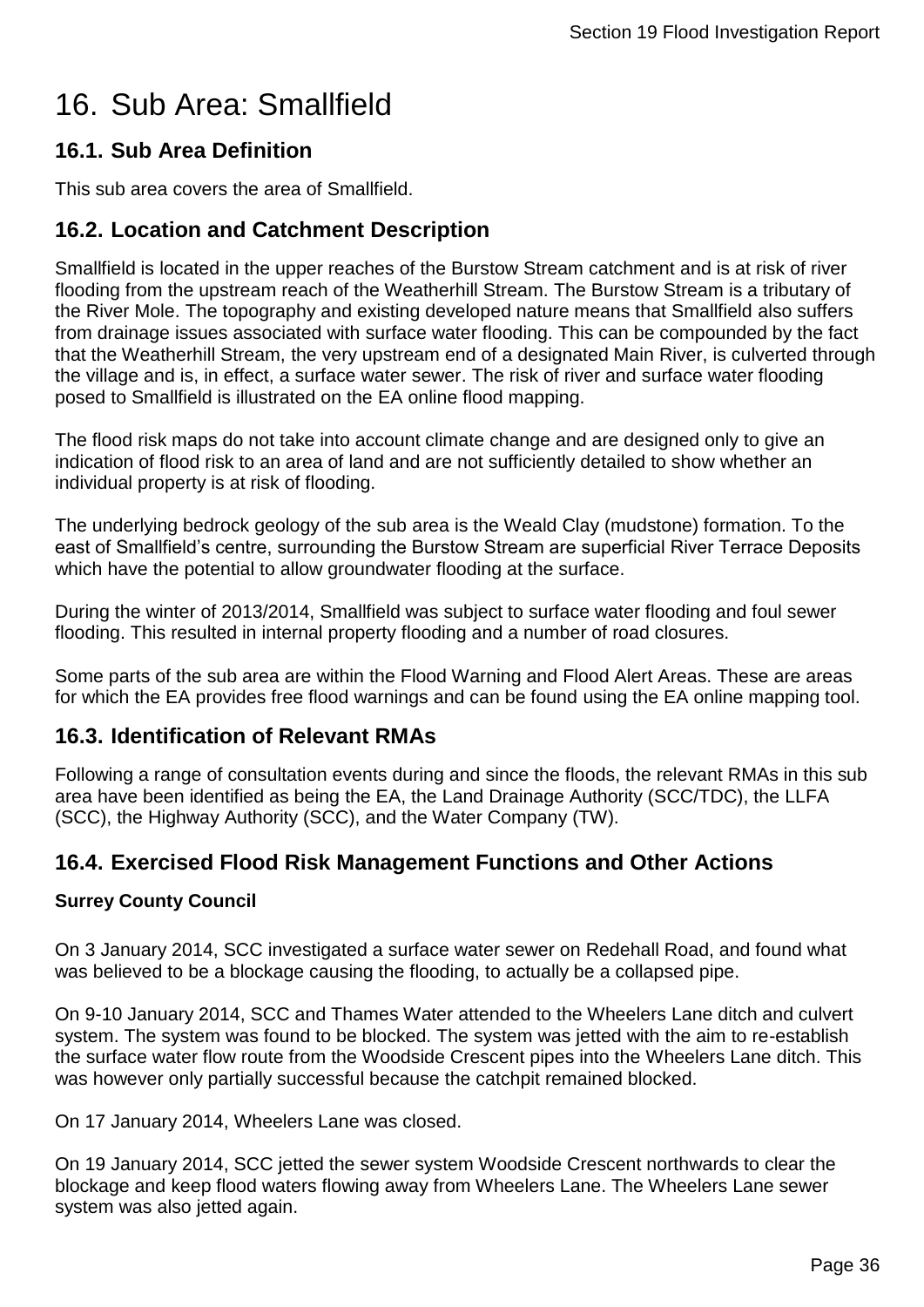Wheelers Lane was closed on 6 February 2014.

Plough Road was also subject to temporary road closures.

In April 2014, the balancing ponds and ditch systems along Broadbridge Lane were re-graded and cleared by SCC.

Weatherhill Stream at Weatherhill Common was cleared of dense vegetation by SCC and riparian owners, including the section at the confluence, just to the north of Smallfield Road near the culvert outlet. The culvert blockage was also cleared.

Ownership of the Wheelers Lane ditch is currently in question. The SCC legal team is working to resolve this.

SCC have carried out extensive jetting and cleaning of the highway drainage systems in Effingham Road and Redehall Road.

SCC will be investigating the surface water and foul water misconnection on Wheelers Lane and the sewer network along the footpath (between Weatherhill Road and Wheelers Lane) which appeared to be dry during and after the flooding. There may be an opportunity to increase the capacity of the sewer network.

SCC will be assessing the levels of the land on Weatherhill Common as after inspection, the drainage engineer felt that this may have contributed to the water not being able to flow away freely, in combination with the blockage and vegetation.

SCC are overseeing a programme of restoration works to the existing drainage network to provide Smallfield with a functioning drainage system. SCC are looking to work on behalf of some (elderly) riparian owners to put the drainage system back into a maintainable condition. In combination with the Parish Council, SCC are also planning a wider programme of riparian owner engagement so that they understand their maintenance responsibilities and maintain their drainage assets in the future. They are also reviewing their gully and ditch maintenance regimes.

The surface water system, chamber and responsibility of the network in the private road off Plough Road is due to be investigated by SCC following on from the sewer system backing up and flooding two properties in this area.

SCC in combination with the Parish Council are planning the following works:

- The culverts which traverse Redehall Road and Broadbridge Lane are to be cleared.
- The repair of the broken sewer mains on Redehall Road has been ordered by SCC.
- The ditches along Broadbridge Lane (from Perrylands to Wheelers Lane) are due to be piped as the road and pavement are falling away.
- SCC will be working with the riparian owners along the Wheelers Lane ditches to pipe the ditch system as the drainage engineer believes it to be ineffective (clay based, heavily vegetated with a restriction on the downstream end which allows water to pond there, at an unsafe depth). Defect repairs have also been scheduled for Wheelers Lane.
- The Parish Council, via the flood forum are raising public awareness and encouraging all property owners to report any flooding to all the relevant authorities.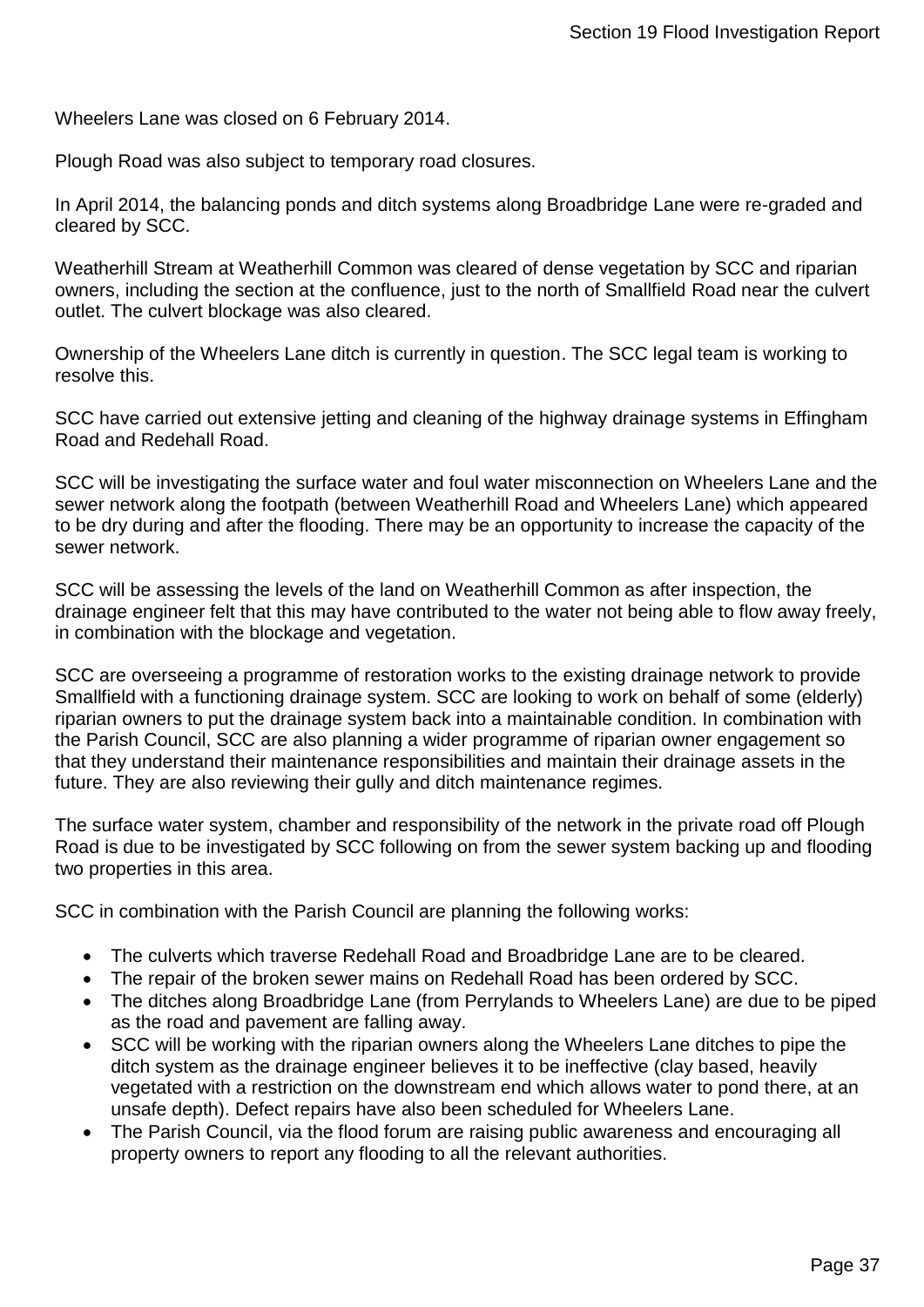As part of the Smallfield Flood Alleviation Scheme, SCC are undertaking an assessment of potential options to reduce flood risk in the Burstow.

Section [5](#page-17-0) provides additional details of SCC's wider flood risk management functions and other relevant actions prior to, during and since the flood incident.

#### **Tandridge District Council**

On 24 December 2013, TDC officers visited Wheelers Lane to observe the flooding. Sandbags were provided to the Doctors Surgery and Centenary Halls.

TDC also cleared a number of trash screens and ditches in and around Smallfield

Section [5](#page-17-0) provides additional details of TDC's wider flood risk management functions and other relevant actions prior to, during and since the flood incident.

#### **Thames Water**

Soon after Christmas, Thames Water tankers pumped four tankers worth of foul water from the sewer system in Woodside Crescent.

Thames Water carried out cleaning of the road on Woodside Crescent after the flooding.

On 9 July 2014, Thames Water located a root mass 3m downstream from Manhole (5102) along Wheelers Lane. A root cutting unit could not clear all the roots but the majority were cleared and flow restored. Existing pipes are butted ended and some slight displacements were recorded but these were not deemed to be causing a problem and so no action was taken.

Section [5](#page-17-0) provides additional details of TW's wider flood risk management functions and other relevant actions prior to, during and since the flood incident.

#### **Environment Agency**

The EA sent flood ambassadors on site to Smallfield in January 2014.

The EA had flood data recorders on site in Smallfield in January 2014.

The EA, working alongside the Parish Council have cleared, and will continue to clear blockages along the Burstow Stream.

The EA are planning a number of flood relief improvements in the Burstow Stream catchment area. A funding bid has been submitted and approved for initial investigations into both Burstow Stream catchment and Smallfield village Flood Alleviation Scheme. It is anticipated that the initial reports from these investigations will be available by March 2016.

Section [5](#page-17-0) provides additional details of EA's wider flood risk management functions and other relevant actions prior to, during and since the flood incident.

#### **Others**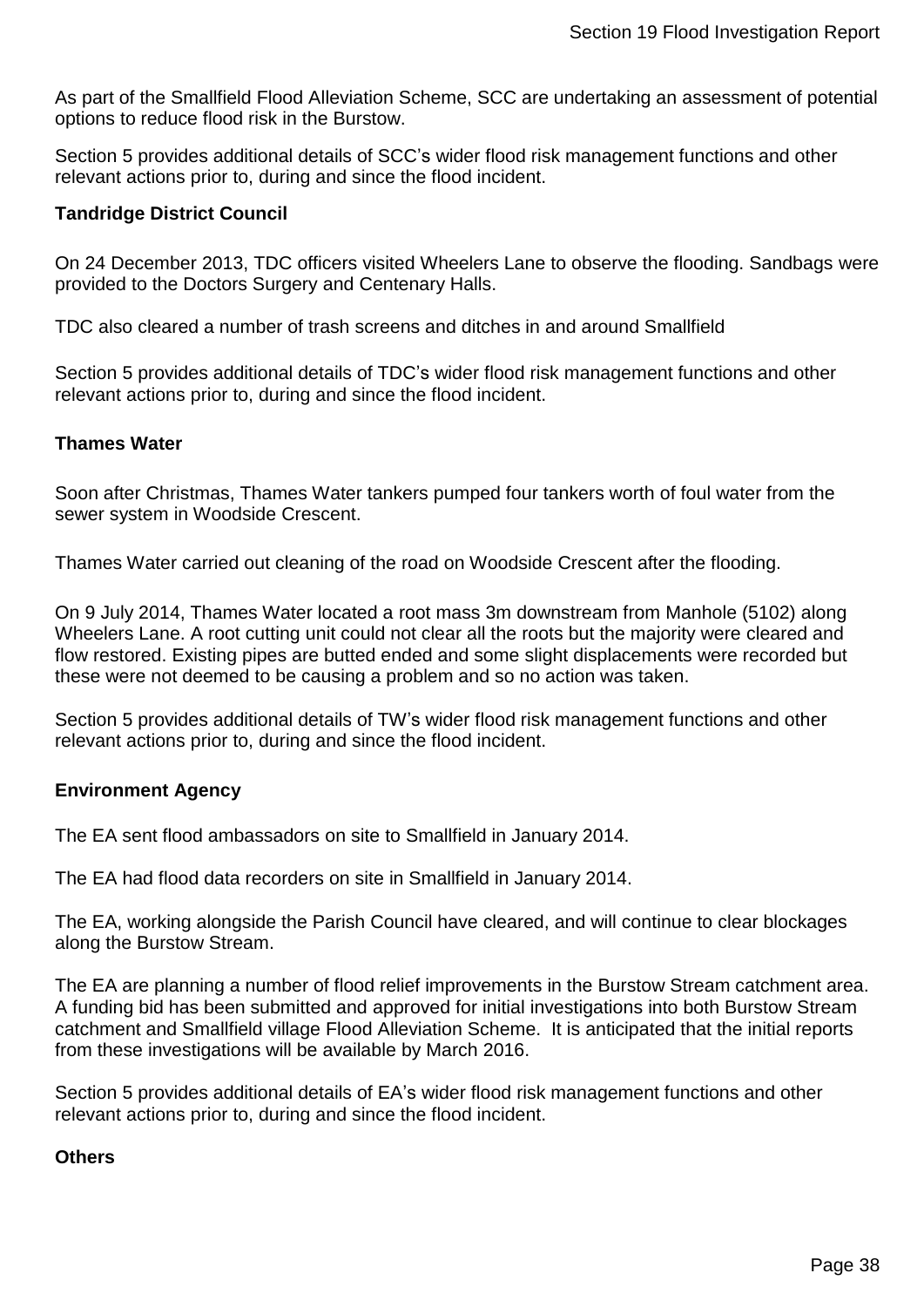The Flood Forum group are working with riparian owners, the EA and Thames Water to clarify/take forward the maintenance responsibilities for the Burstow Stream where it flows across to Weatherhill Common.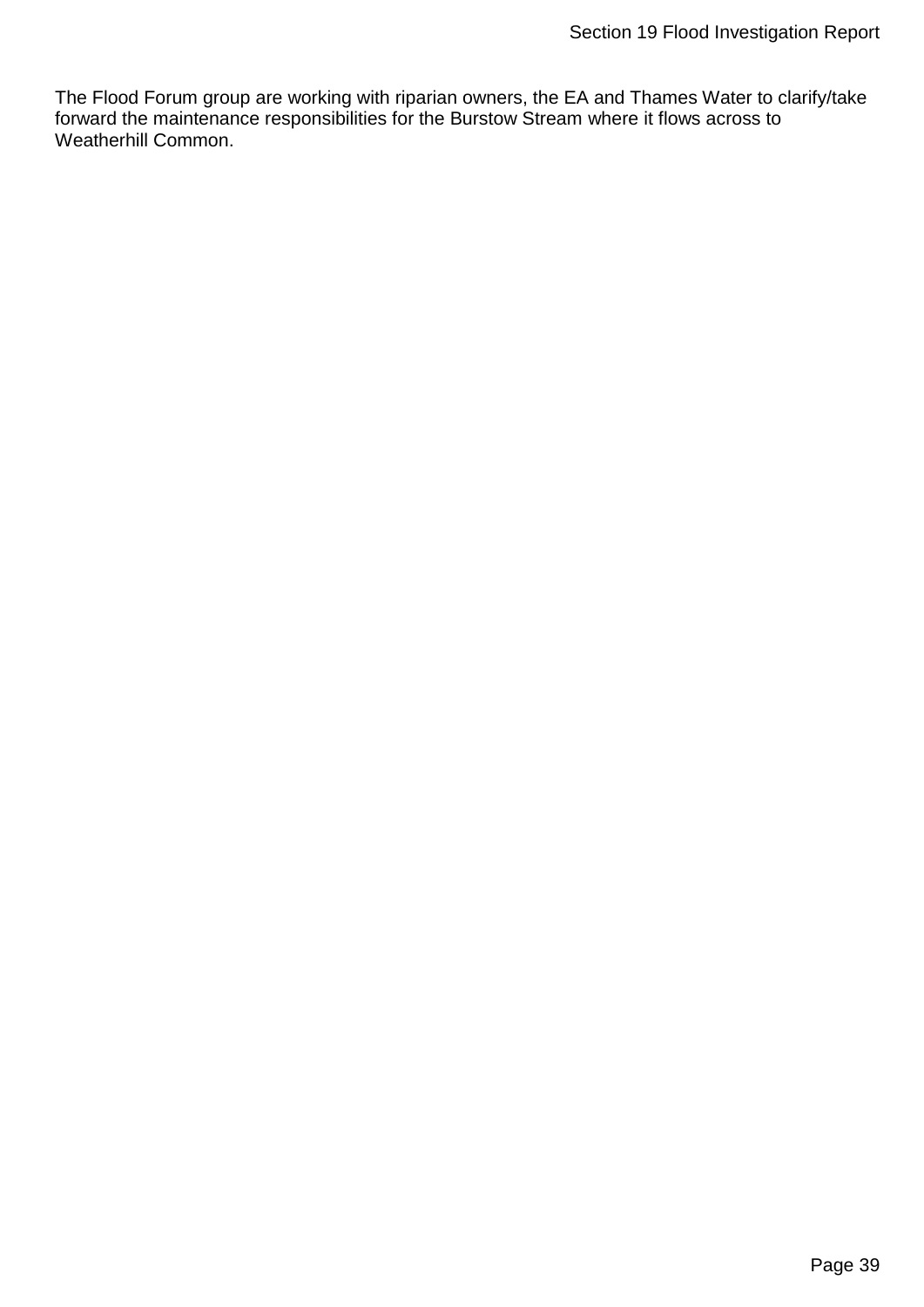# <span id="page-39-0"></span>17. Sub Area: Warlingham

### <span id="page-39-1"></span>**17.1. Sub Area Definition**

This sub area covers the area of Warlingham, Whyteleafe and Woldingham. A separate Section 19 report has been published for the Caterham Bourne area specifically. Please refer to this separate report for further details regarding the flooding and actions of RMAs in these areas.

# <span id="page-39-2"></span>**17.2. Location and Catchment Description**

The Warlingham sub area is located in the upper Catchment of the Caterham Bourne; a seasonal tributary of the River Wandle. The underlying chalk bedrock geology means that the area is at risk from groundwater flooding, as well as being prone to localised surface water flooding, as identified on the online EA flood mapping.

The flood risk maps do not take into account climate change and are designed only to give an indication of flood risk to an area of land and are not sufficiently detailed to show whether an individual property is at risk of flooding.

Following heavy rainfall in December 2013 and January 2014 and the rise in groundwater levels, the Caterham Bourne flooded. It rises in Tandridge, south of Warlingham and caused flooding of roads and properties in both Surrey and the neighbouring London Borough of Croydon.

The flooding resulted in a number of instances of road closures and internal property flooding in the Smallfield sub area.

Some parts of the sub area, predominantly around Godstone Road, are within a EA Flood Alert Area. These are areas for which the EA provides free flood warnings and can be found using the EA online mapping tool.

### <span id="page-39-3"></span>**17.3. Identification of Relevant RMAs**

Following a range of consultation events during and since the floods, the relevant RMAs in this sub area have been identified as being the EA, the Land Drainage Authority (SCC/TDC), the LLFA (SCC) and the Highway Authority (SCC).

### <span id="page-39-4"></span>**17.4. Exercised Flood Risk Management Functions and Other Actions**

#### **Environment Agency**

The EA issued a groundwater flood alert on the 8 January 2014.

The EA Flood Ambassadors were on site in Whyteleafe and Kenley in January and February 2014.

The EA had flood data recorders on site in Whyteleafe and Kenley in January and February 2014.

The EA took part in Strategic Coordination Groups and Tactical Coordination Groups meetings.

The EA cleared blockages on Main Rivers that were fed by groundwater flows and provided specialist advice to LLFA and Sutton and East Surrey Water engineers. They also provided 17 pumps, more than 8km of pipes and 200m of temporary defences to help the LLFAs manage flood risk in the Caterham Bourne area.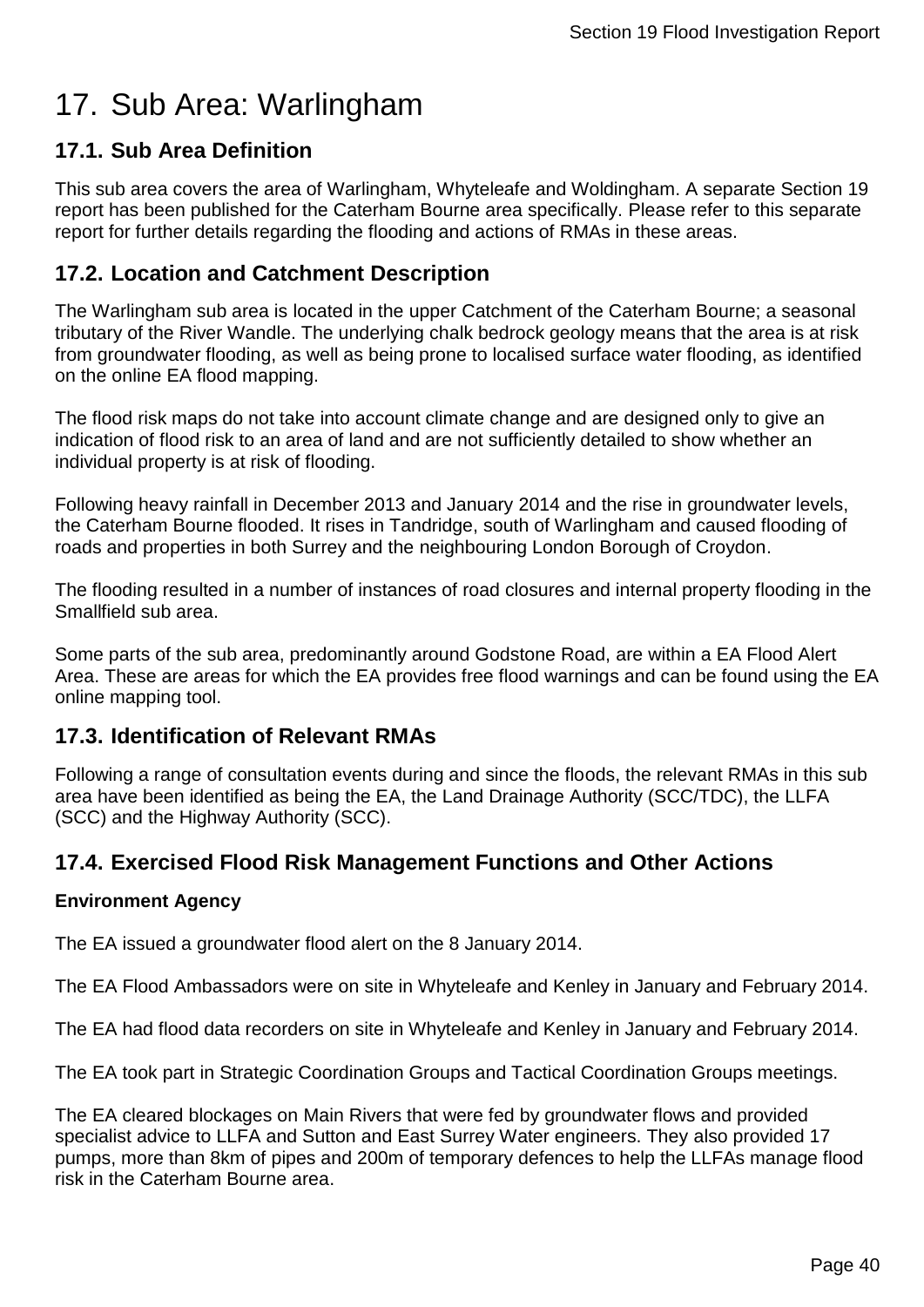Section [5](#page-17-0) provides additional details of EA's wider flood risk management functions and other relevant actions prior to, during and since the flood incident.

#### **Surrey County Council**

On 6 February 2014, the A22 (Godstone Road) was closed by SCC and the police.

Woldingham Road was closed by SCC.

SCC Highways are planning to construct four flood alleviation ponds near Whyteleafe.

As part of the Caterham Bourne Flood Alleviation Scheme, SCC are undertaking a detailed assessment of the catchment to better understand the mechanisms of flooding and develop option to reduce and manage the existing flood risk in Woldingham, Whyteleafe and Kenley.

Section [5](#page-17-0) provides additional details of SCC's wider flood risk management functions and other relevant actions prior to, during and since the flood incident.

#### **Tandridge District Council**

TDC officers investigated flooding on Godstone Road, Whyteleafe.

TDC provided sandbags to properties in Whyteleafe.

TDC identified vulnerable residents and assisted with the relocation of those affected by the flooding.

TDC communicated information to residents and businesses via various forms of media.

TDC commissioned a study into the flooding at Mayes Close to assist Surrey County Council in identifying a means to reducing the risk of flooding to properties.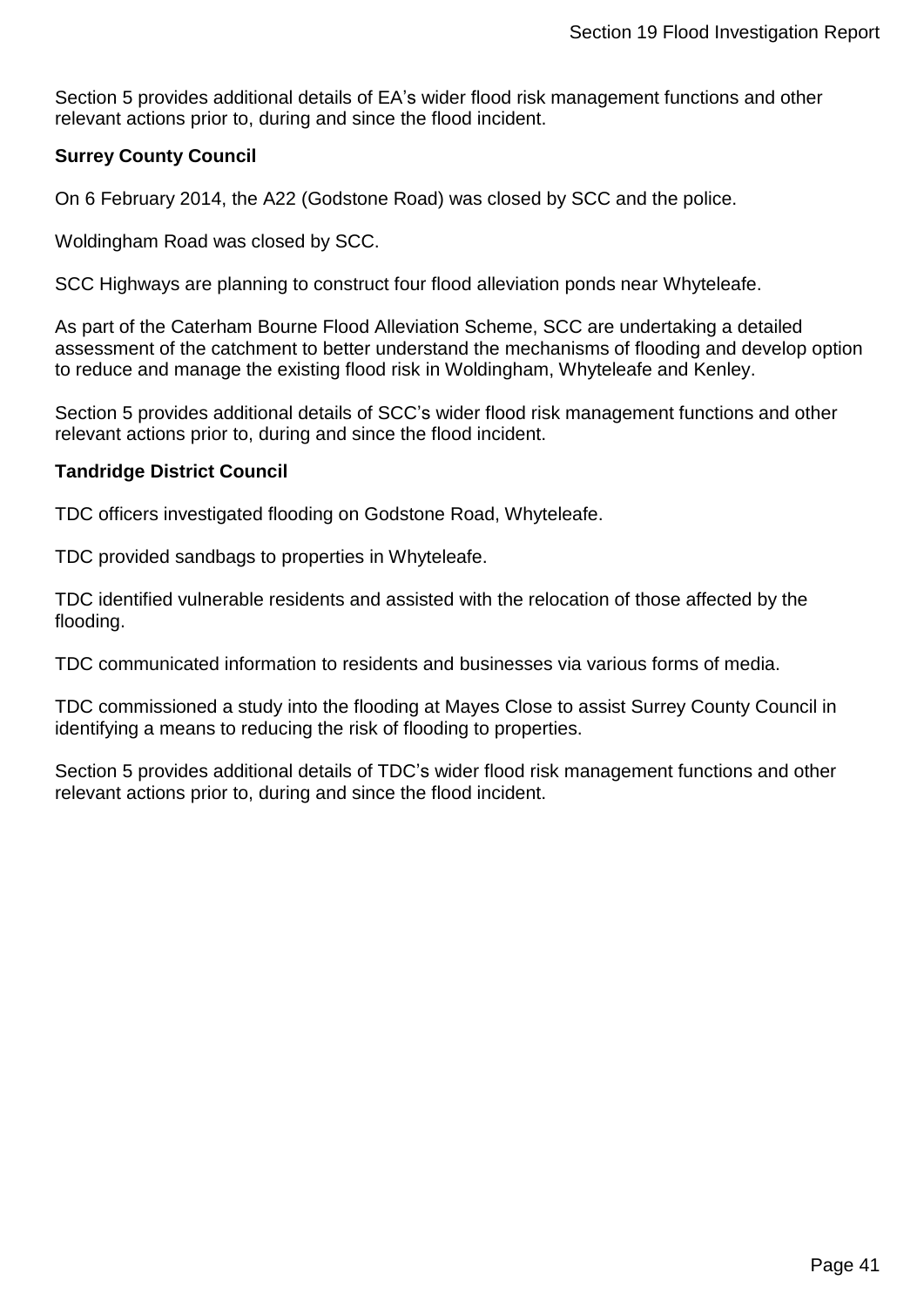# <span id="page-41-0"></span>18. Conclusion

The objective of this report is to investigate which RMAs had relevant flood risk management functions during the flooding and whether the relevant RMAs have exercised, or propose to exercise, their risk management functions (as per section 19(1) of the Flood and Water Management Act 2010). It should be noted that this duty to investigate does not guarantee that flooding problems will be resolved and cannot force others into action.

The report has identified that the EA and TW carried out actions in relation to the flooding experienced in Tandridge over winter 2013/14. It has also been established that SCC and TDC did not have any direct flood risk management functions in responding to the flood event, but strategic functions and other supportive actions were taken, which have been outlined in the report.

### <span id="page-41-1"></span>**18.1. Causes**

There were approximately 180 incidents of internal property flooding in Tandridge. The main cause of the widespread flooding across Surrey was the exceptional and unprecedented amount of rainfall that fell over the months of December, January and February 2013/14, which in turn resulted in major flooding from surface water, ordinary watercourse, sewer and groundwater sources.

# <span id="page-41-2"></span>**18.2. Flood Data**

While systems are in place to record instances of flooding on a day-to-day basis, it was found that the data format and specific details of flooding records were inconsistent across different organisations. For example, approaches that generically recorded properties as "affected by flooding" did not make clear whether the property was flooded internally. This caused issues when collating the data into a central database, reducing the level of accuracy for some specific flooding records.

LLFAs have a responsibility to manage the risk of groundwater flooding but due to the complex nature of flooding from this source, information on groundwater flood risk is very limited and appropriate only for strategic use and general consideration for specific sites. More information on groundwater flooding incidents and groundwater level monitoring will assist in improving general understanding of groundwater flood risk in Surrey.

The information held by SCC on highway drainage assets and their condition is very limited in many areas, which can make it more difficult to identify the sources and cause of flooding in some instances. Information for smaller watercourses (privately owned or otherwise) is also very limited in some areas.

# <span id="page-41-3"></span>**18.3. Role of Local Communities**

In addition to the functions and actions carried out by RMAs, there are many ways in which residents and communities can reduce flood risk. Local flood forums existed in Surrey prior to the winter 13/14 flood event but many more have been set up in the aftermath of this event. The role of RMAs in these local groups is instrumental in educating the public on flood risk and supporting them in implementing their own action plans and resilience measures. These groups also play a vital role in feeding back critical information on localised flooding issues to support the authorities in better understanding local flood risk and identifying potential solutions to mitigate this risk.

There are still widespread occurrences of riparian watercourses and ditches that are not maintained. Keeping all watercourses well maintained will not (in itself) prevent flooding from major flood events but the lack of maintenance of some riparian owned ditches was certainly a contributing factor on the impact of the flooding experienced from the winter 13/14 flood event.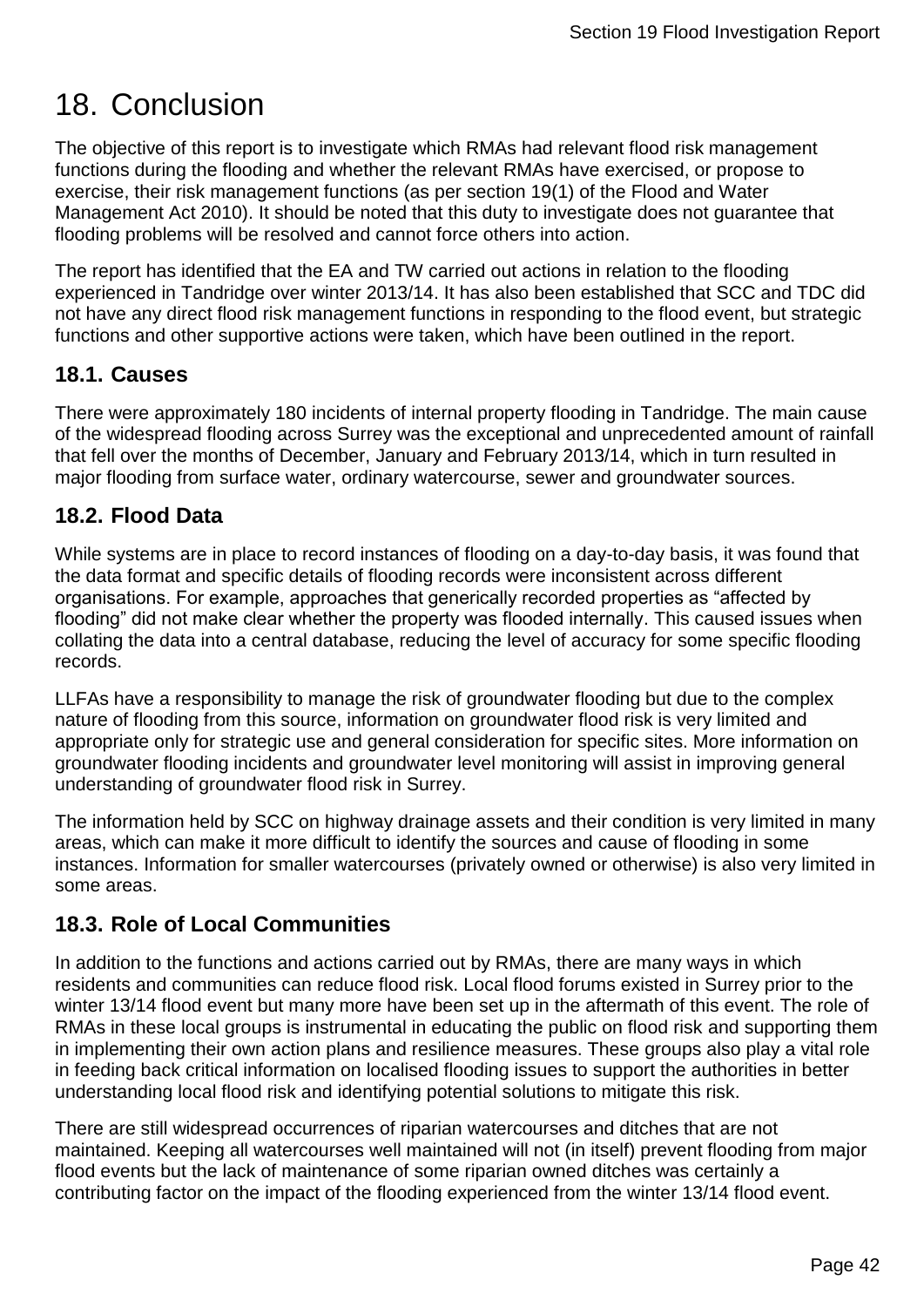# <span id="page-42-0"></span>**18.4. Looking Forward**

A vast amount of information on historic flooding was gathered as a result of the winter 13/14 flood event. This data will help highlight the areas most at risk of flooding in Surrey, enable the prioritisation of drainage maintenance works and support business cases when bidding for Government contributions towards major flood defence schemes.

#### <span id="page-42-1"></span>**18.5. Recommendations**

Based on the findings of this Section 19 investigation, it is recommended that:

- All RMAs continue to improve their cooperation, coordination and communication with one another, particularly with regard to their flood risk management functions and during times of emergency.
- All RMAs continue to raise awareness of flood risk and increase the resilience of communities and businesses to flood risk, across Surrey.
- SCC and the EA further develop public awareness and understanding of riparian responsibilities, in order to improve the condition of watercourses across Surrey.
- All RMAs review their current processes for data collection during a flood event, giving consideration to the best practice guidance produced by SCC and the EA.
- All RMAs pass any records of future property flooding in Surrey to SCC for collation in a central database.
- SCC undertake studies where there is significant groundwater flooding to better understand the nature of the flooding and the levels of risk.
- All RMAs review the benefits of proposed flood schemes in the Six Year Programme of Flood and Coastal Erosion Risk Management Schemes and consider whether partnership contributions may be justified.
- SCC undertake detailed drainage surveys where asset information is limited or non-existent, prioritising areas at greatest risk of flooding.
- SCC formalise the process for investigating major flood events under the S19 duty and agree this process with the Surrey Flood Risk Partnership Board, to ensure efficient partnership working and data sharing for future investigations.

### <span id="page-42-2"></span>**18.6. Actions and on-going work**

As well as the Flood Risk Management Functions carried out in the sub areas mentioned in this report, SCC plan to carry out the following additional work within Tandridge District:

• SCC are constructing a deepbore soakaway and carrying out minor repairs on Farleigh Road, Warlingham.